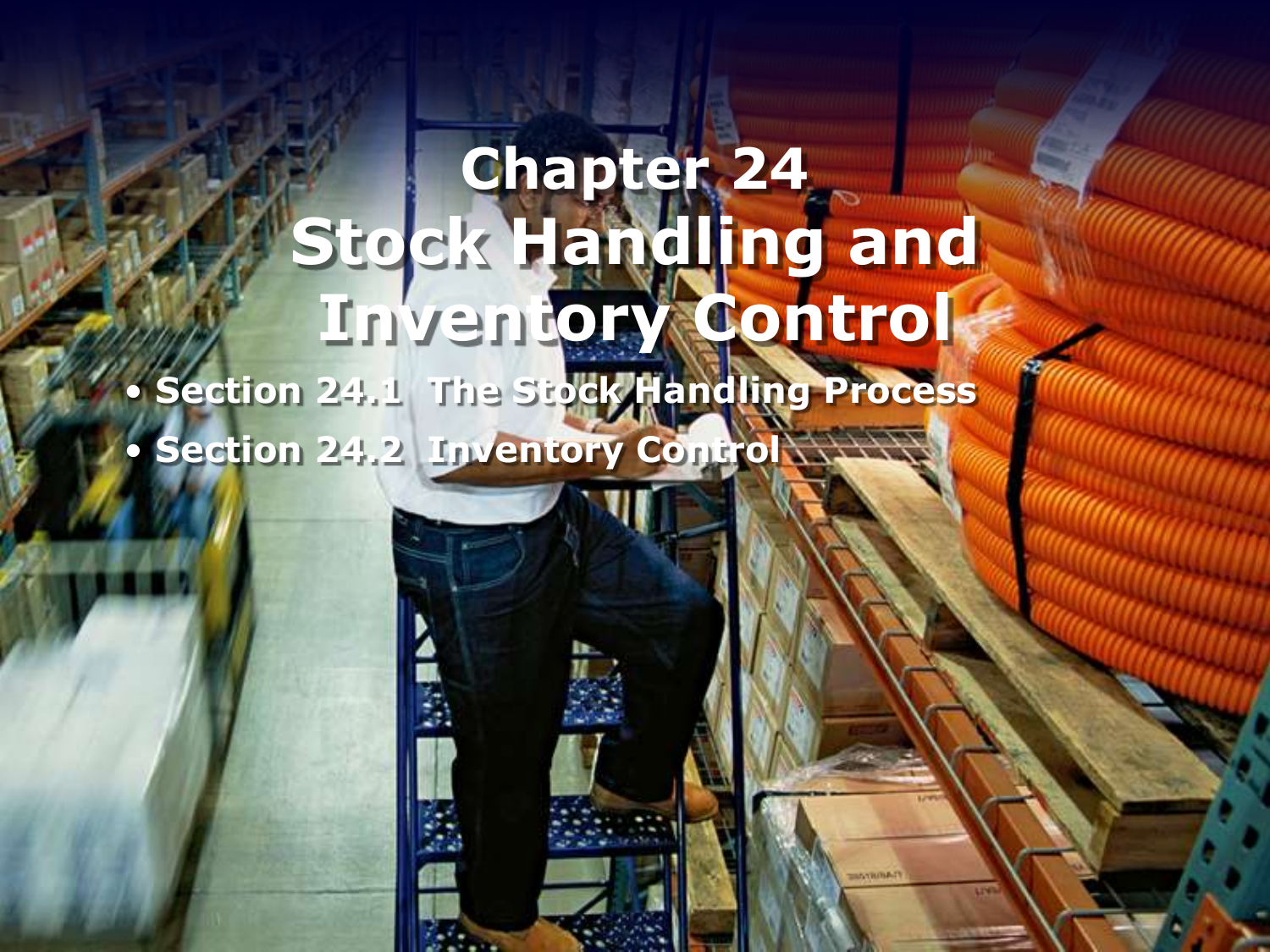# **The Stock Handling Process**

#### **Key Terms**

**receiving record**

**blind check method**

**direct check method**

**spot check method**

**quality check method**

**source marking**

**preretailing marking method** 

#### **Objectives**

- Describe the receiving process
- Explain stock handling techniques used in receiving deliveries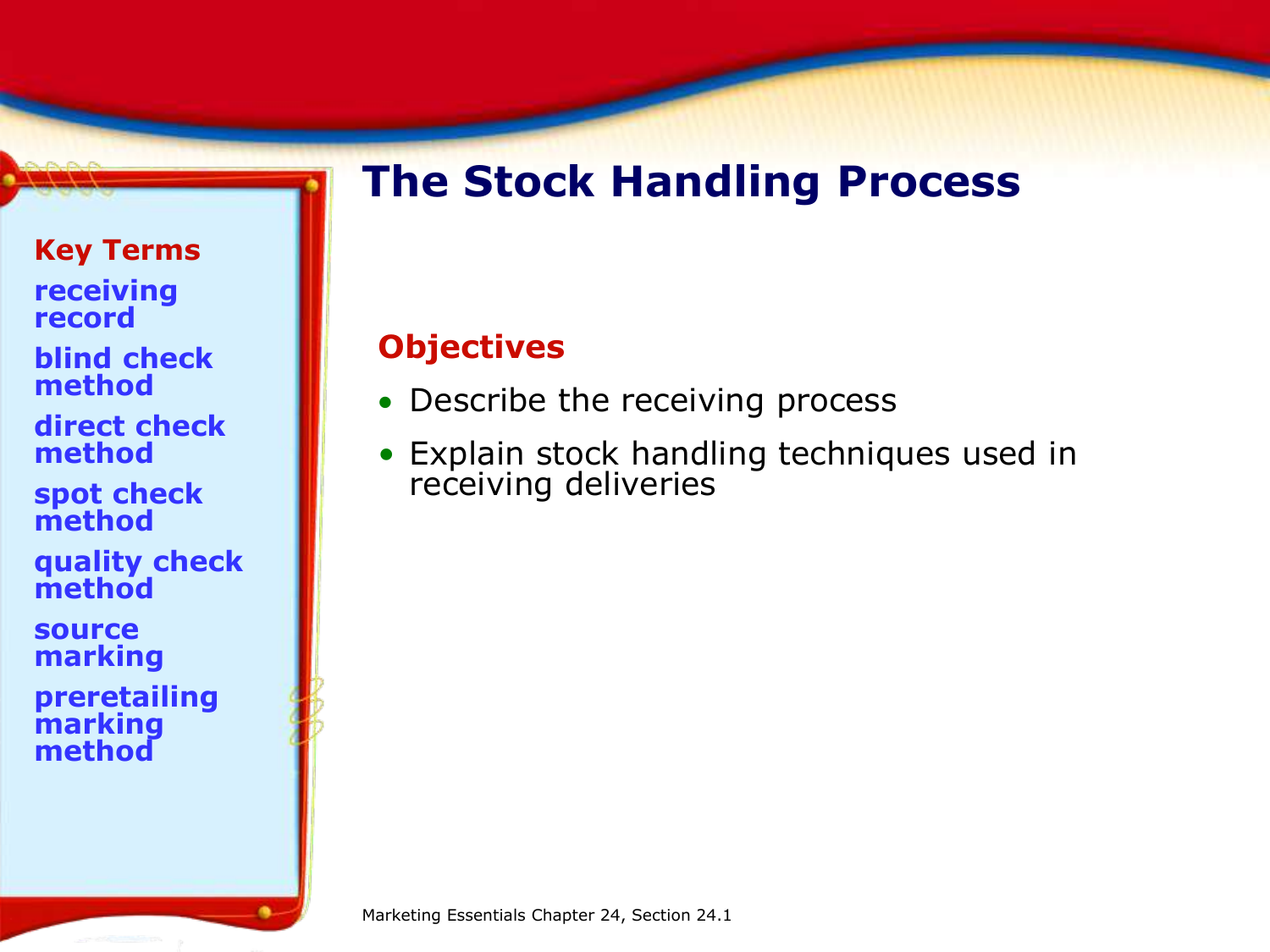### **The Stock Handling Process**

#### Graphic Organizer

Copy this flow chart. Use it to identify key steps in the stock handling process.

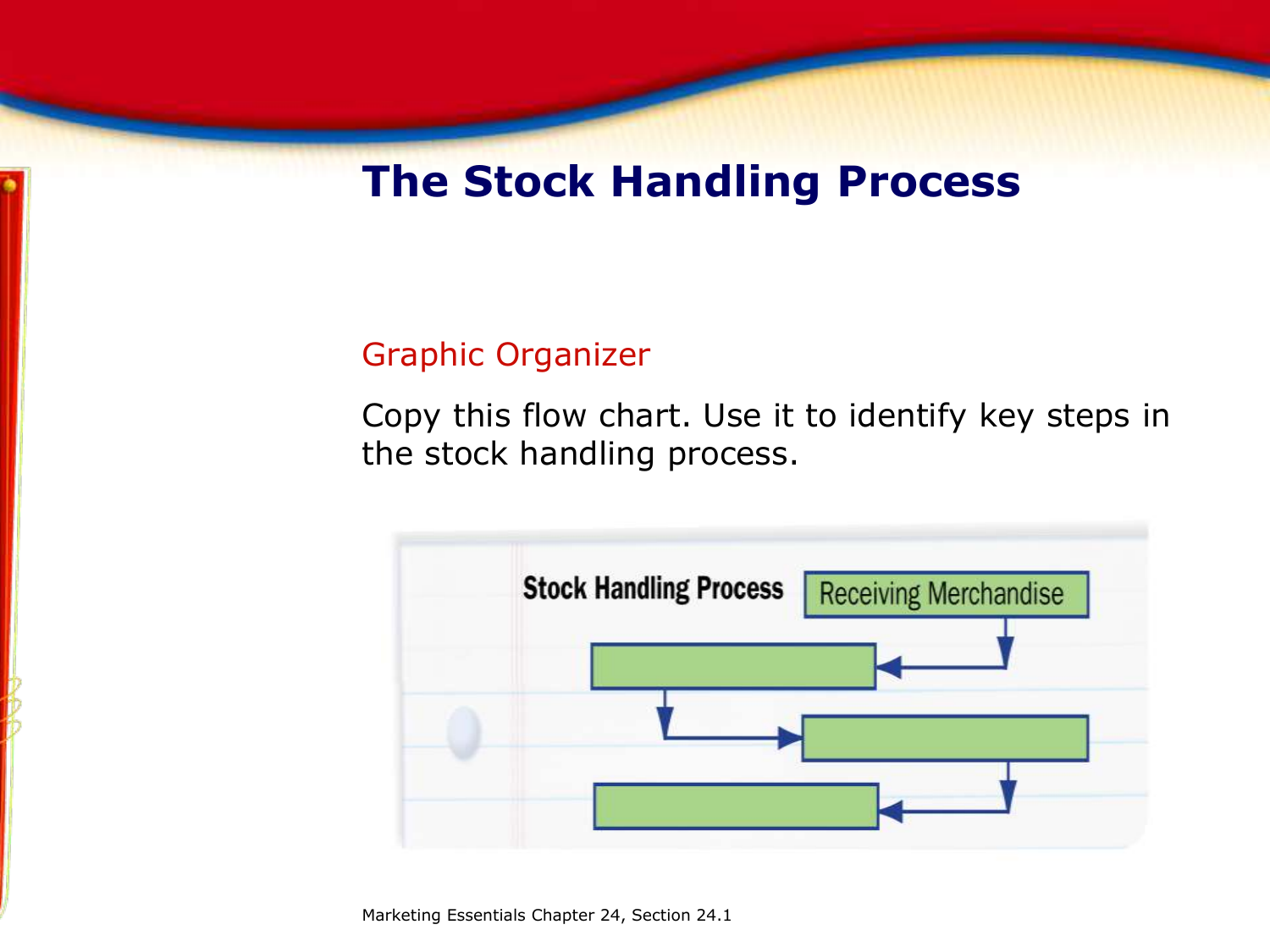# **Stock Handling**

The steps in stock handling include:

- Receiving goods
- Checking them
- Marking the goods with information
- Delivering them to a place to be used, stored, or displayed for sale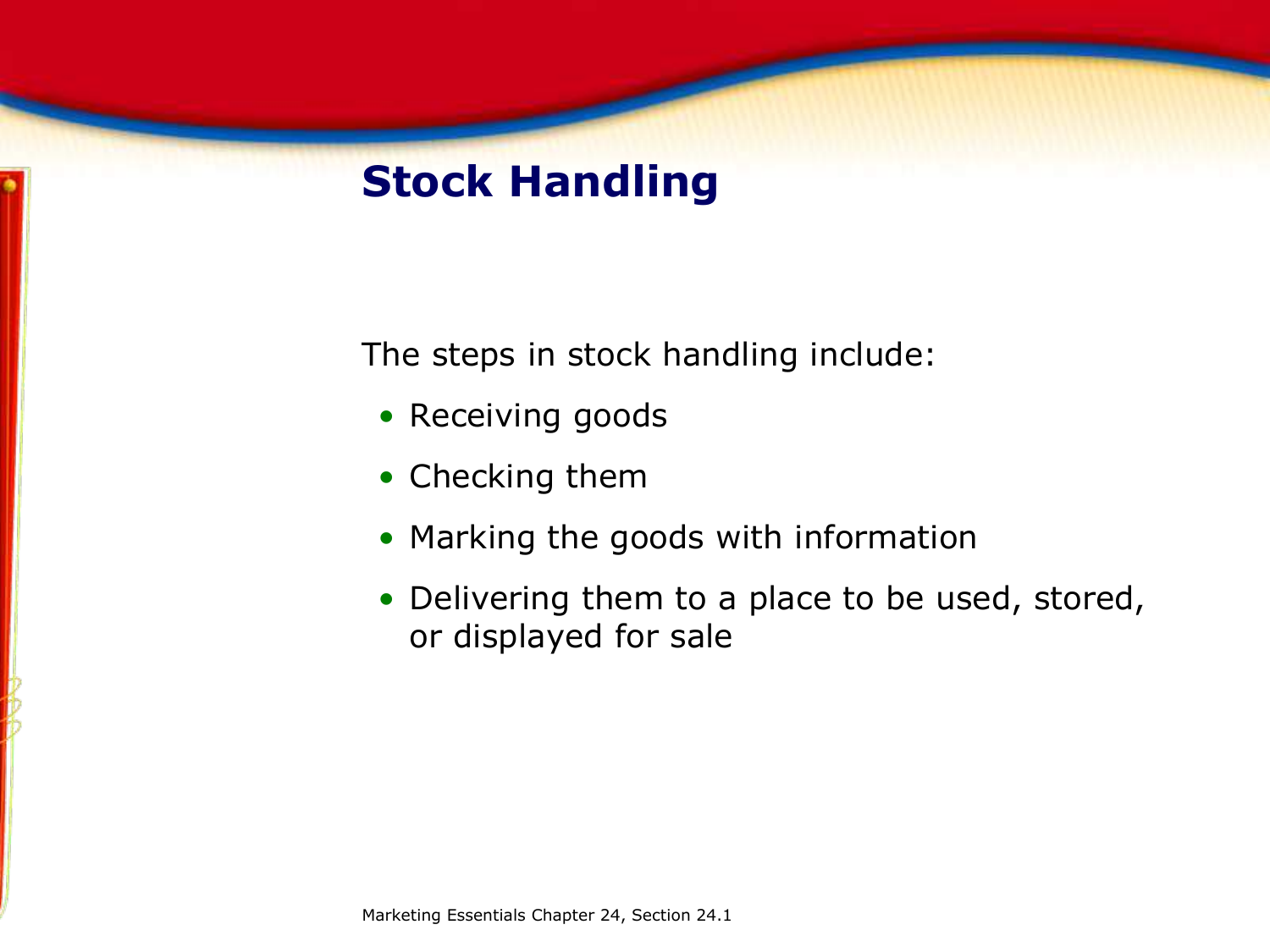### **Receiving Stock**

Where stock is placed when it is received depends on the type and size of the business. Smaller companies may just have stock rooms while larger businesses can have bigger areas, loading docks, and even warehouses.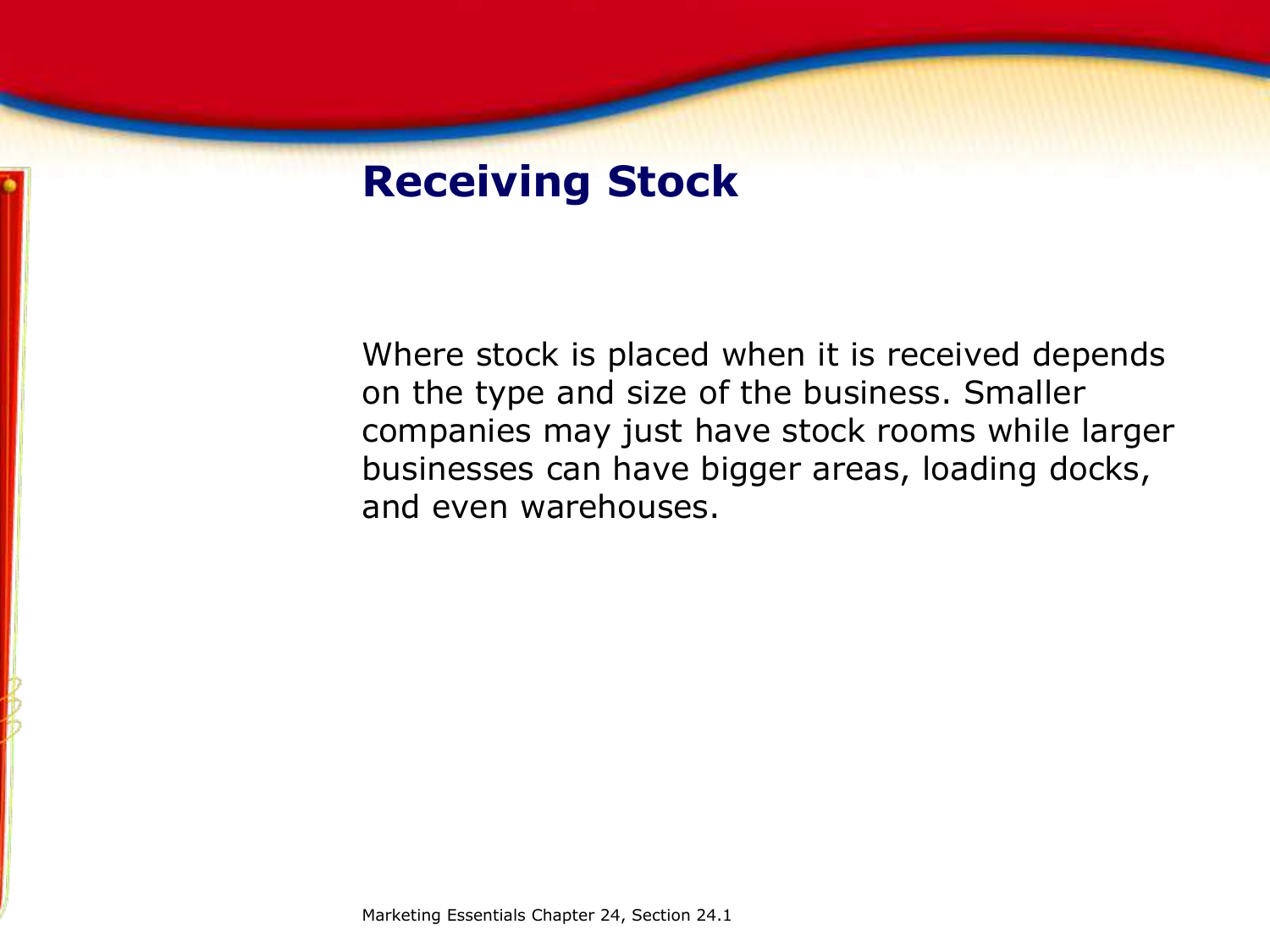# **Receiving Stock**

#### **receiving record**

Information recorded by businesses about the goods they receive.

 $\bigcirc$ 

A **receiving record I** is recorded information about goods received either manually or electronically. Information recorded can include:

- A receiving number
- Person who received the shipment
- Name of shipper and carrier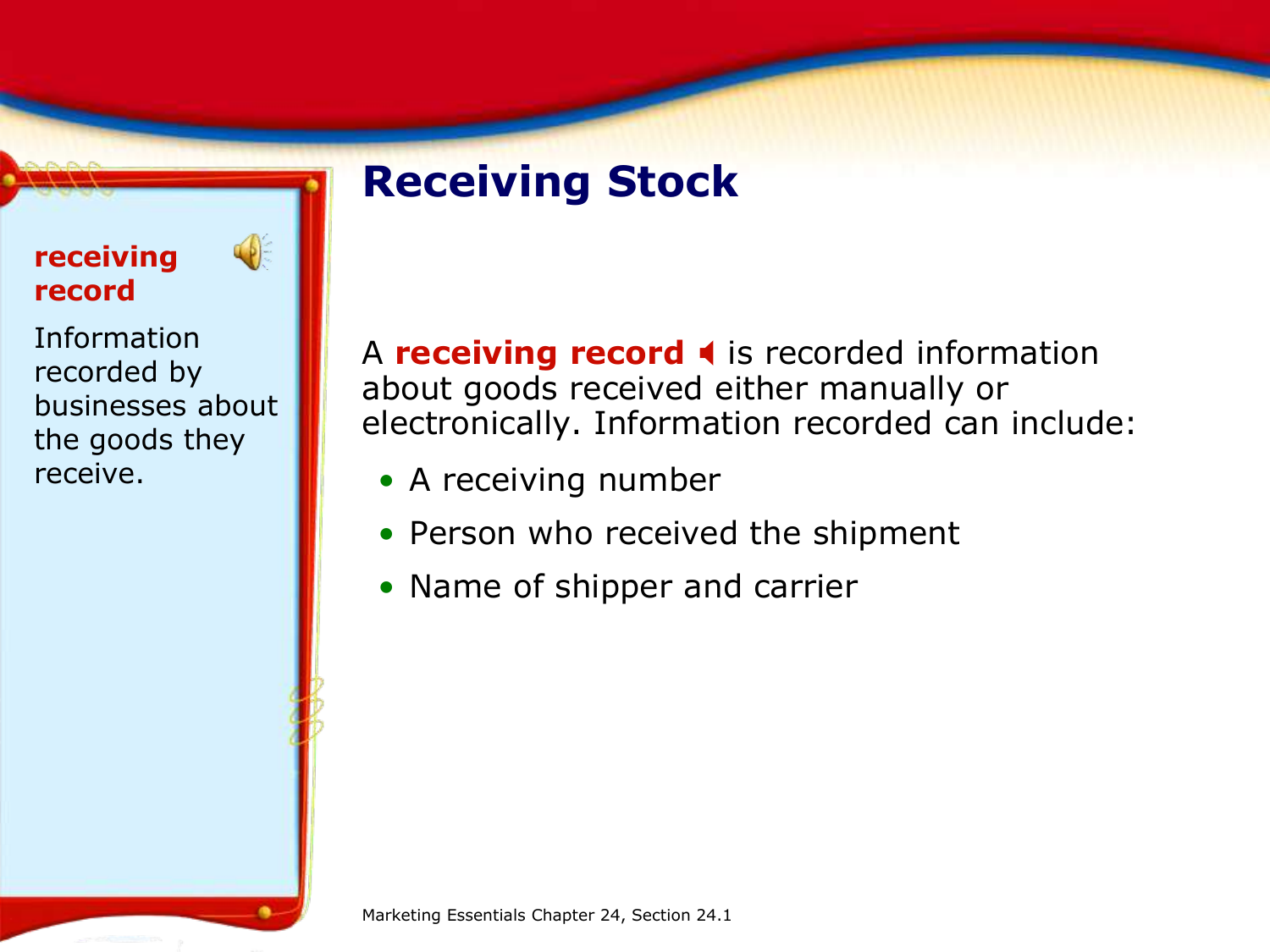# **Receiving Stock**

- Place from which the goods were shipped
- Number of items delivered and condition
- Shipping charges
- Department or store that ordered the merchandise
- Date the shipment was received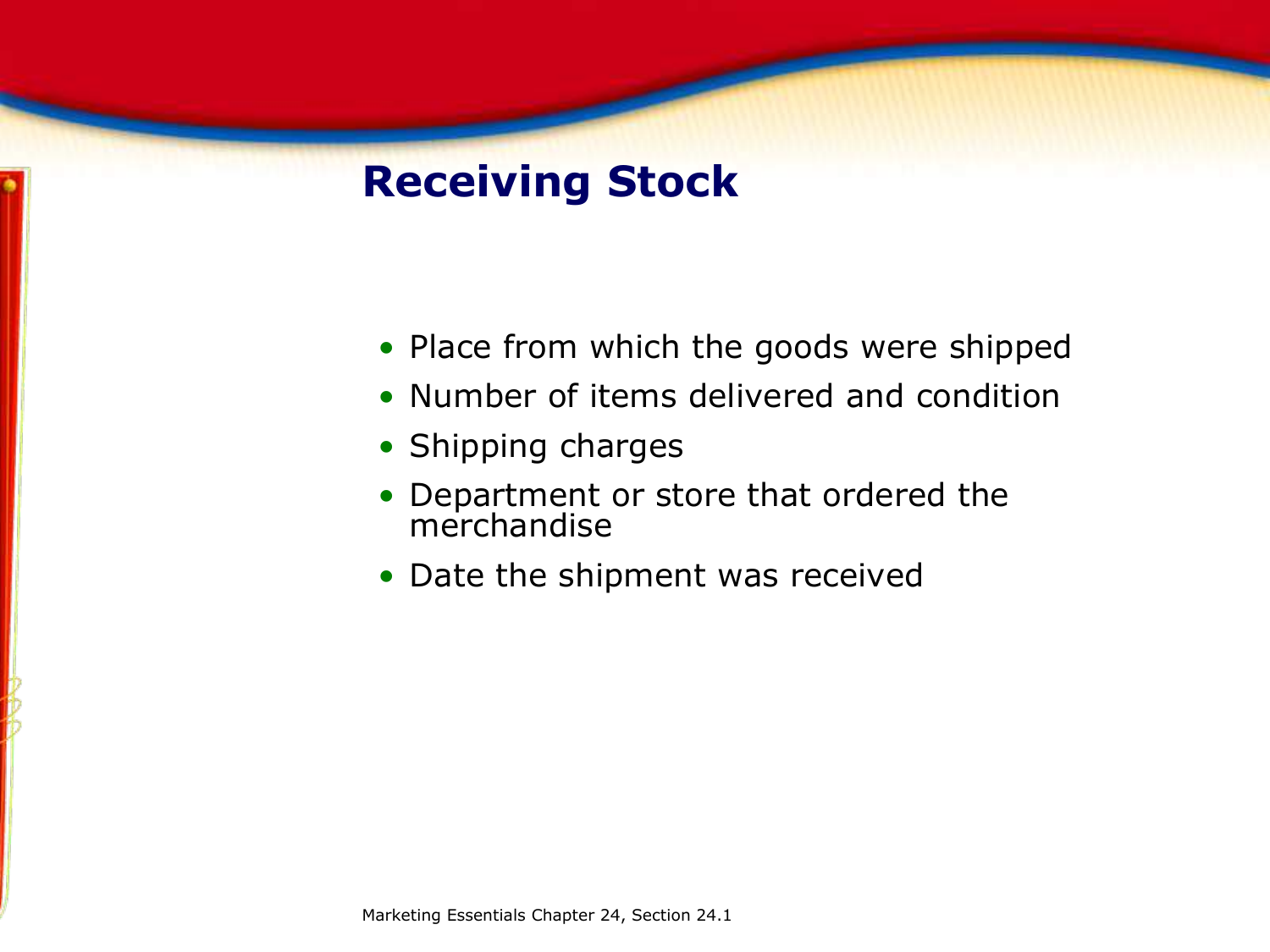Merchandise is checked to verify quantity and condition using these four methods:

- Blind check
- Direct check
- Spot check
- Quality check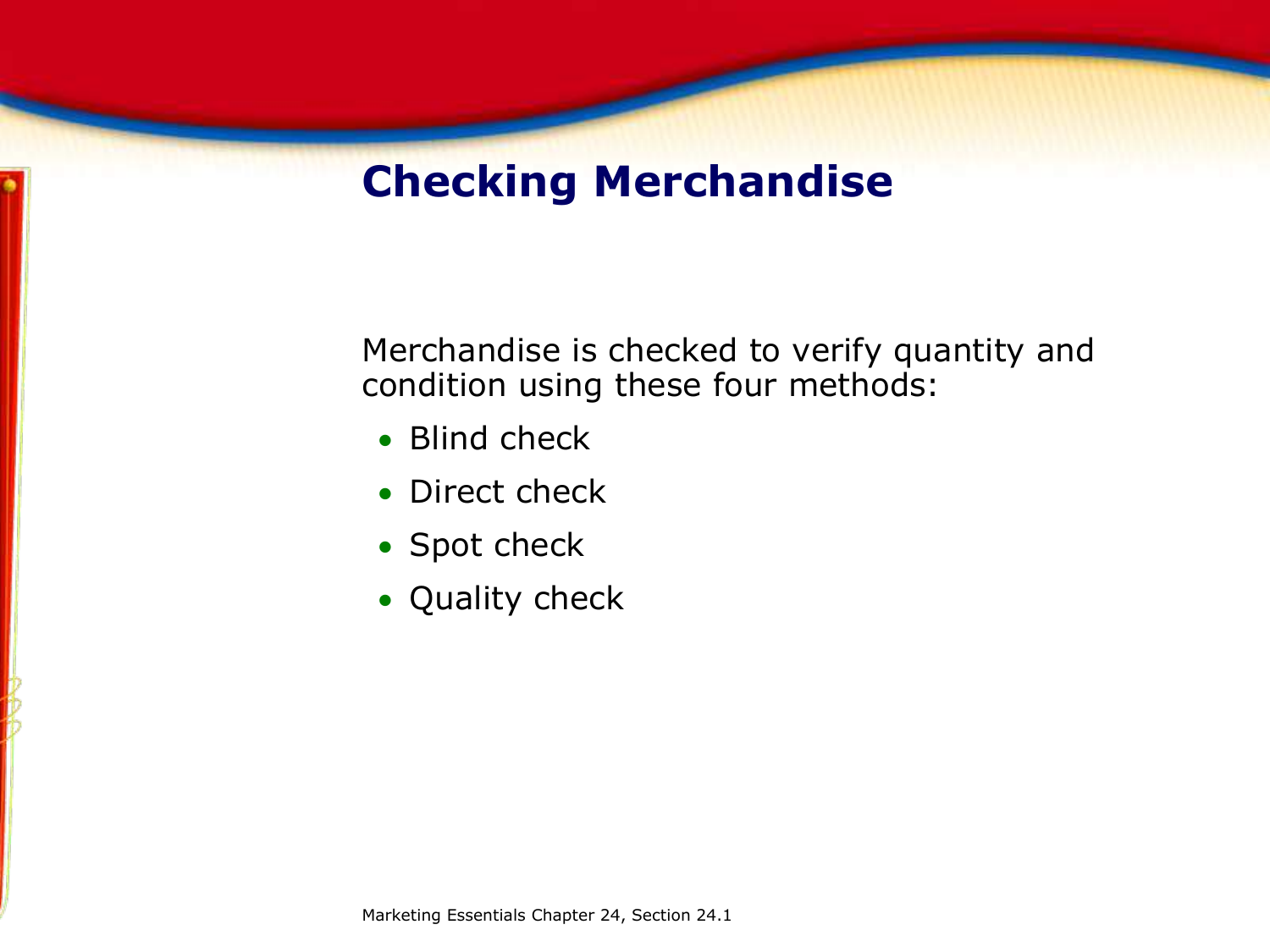#### **blind check method**

The receiver of a delivery writes the description of the merchandise, counts the quantities received, and lists them on a blank form or dummy invoice.

The **blind check method** I requires the receiver to write the merchandise description, count the quantities received, and list them on a blank form.

It is the most accurate method but can be very time-consuming.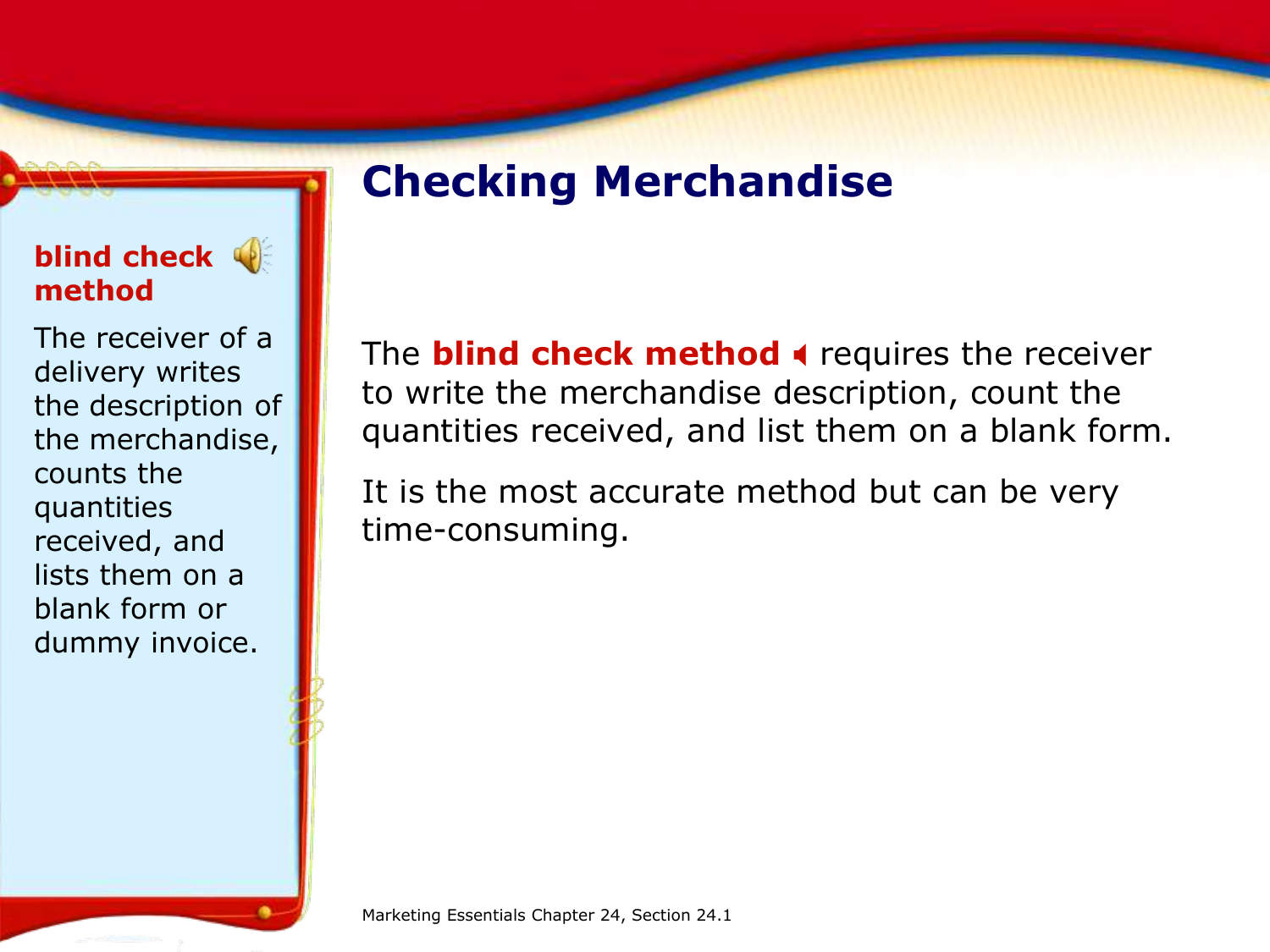#### **direct check method**

The merchandise is checked directly against the actual invoice or purchase order.

#### With the **direct check method 4**, the

merchandise is checked directly against the actual invoice or purchase order. This procedure is faster than the blind check, but errors may not be found if the invoice is incorrect.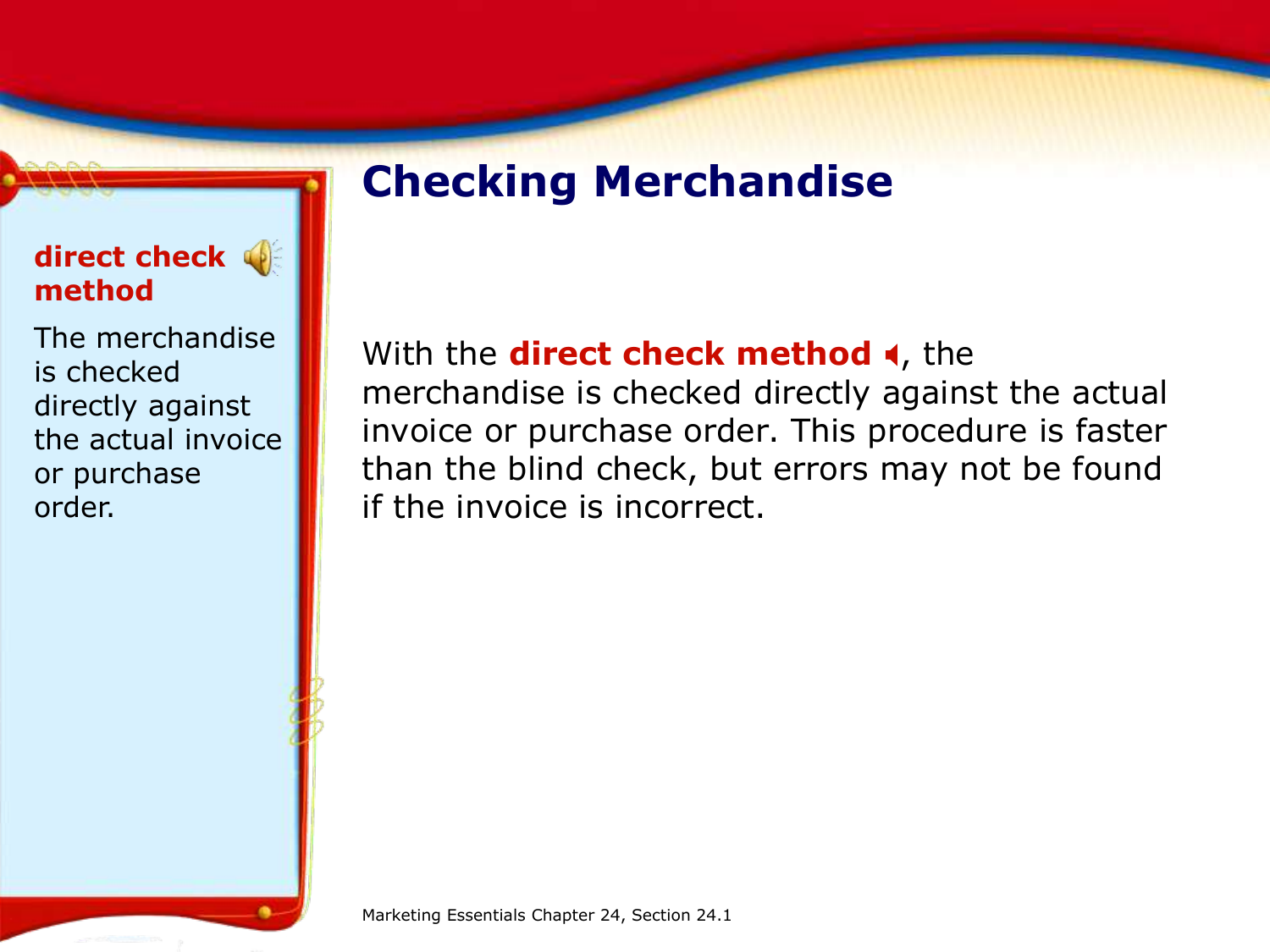#### **spot check method**

 $\left(\frac{1}{2}\right)$ 

The receiver of a delivery conducts a check of one carton in a shipment to see if the right kind and quantity of goods were delivered.

The **spot check method 4** is a random check of one carton in a shipment. The other cartons are assumed to be in the same condition, and this method is often used for products such as canned goods and paper products.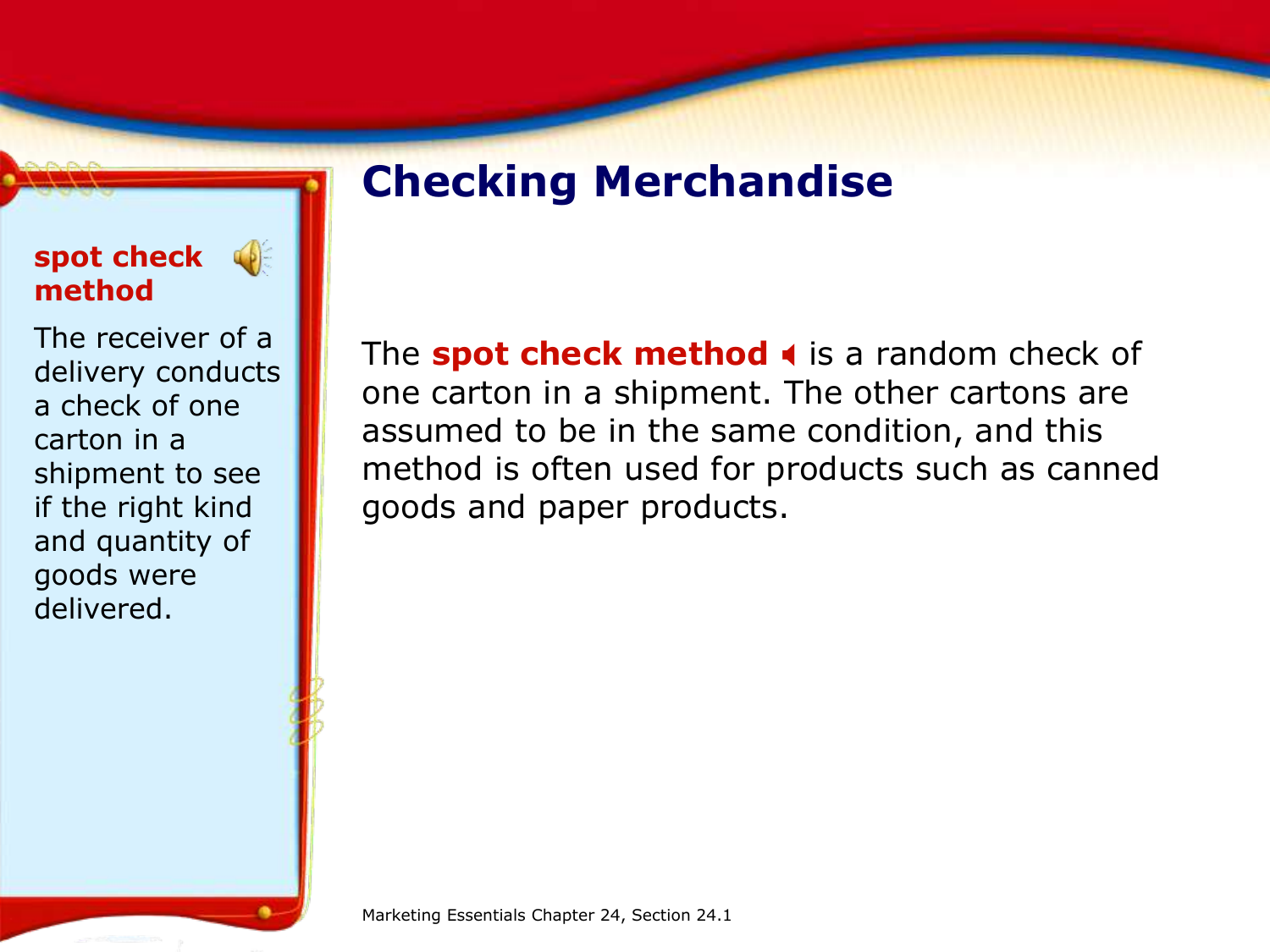#### **quality check method**

The merchandise is checked to determine whether the quality of goods received matches the quality of the products, which were ordered.

The **quality check method 4** is used to inspect the workmanship and general characteristics of the received merchandise. A buyer often performs this check. If the goods are damaged, a damage report is prepared.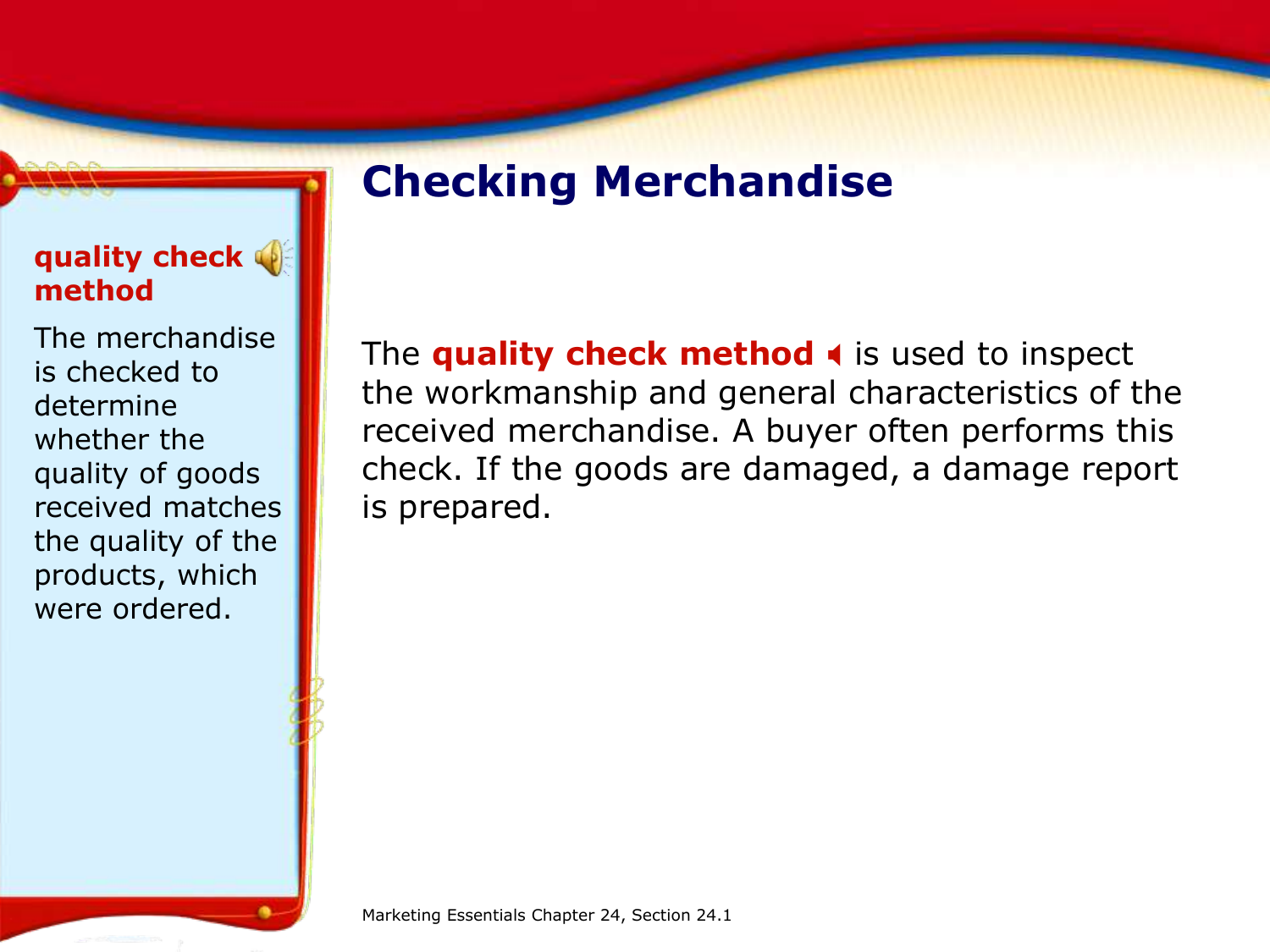# **Marking Merchandise**

#### **source marking**



The seller or manufacturer marks the price before delivering the merchandise to the retailer; the marking often uses a universal product code (UPC).

The most common method of marking price is with a Universal Product Code (UPC). UPCs are often used for **source marking 4**, a method in which the manufacturer or seller marks the price before delivering the merchandise to the retailer.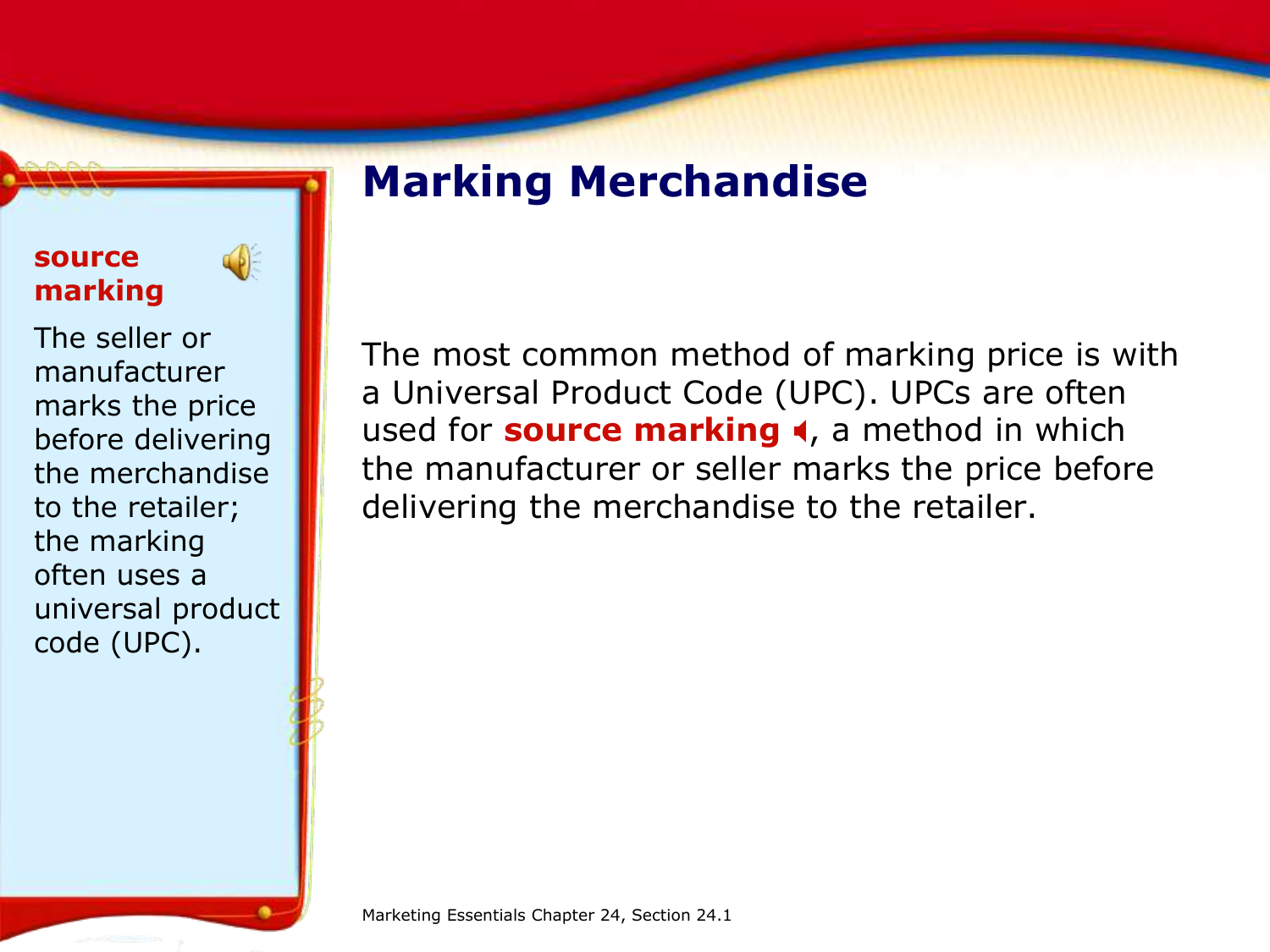### **Transferring Merchandise**

Transferred merchandise is accompanied by a form describing the:

- Items
- Style numbers
- Colors and sizes
- Cost and retail prices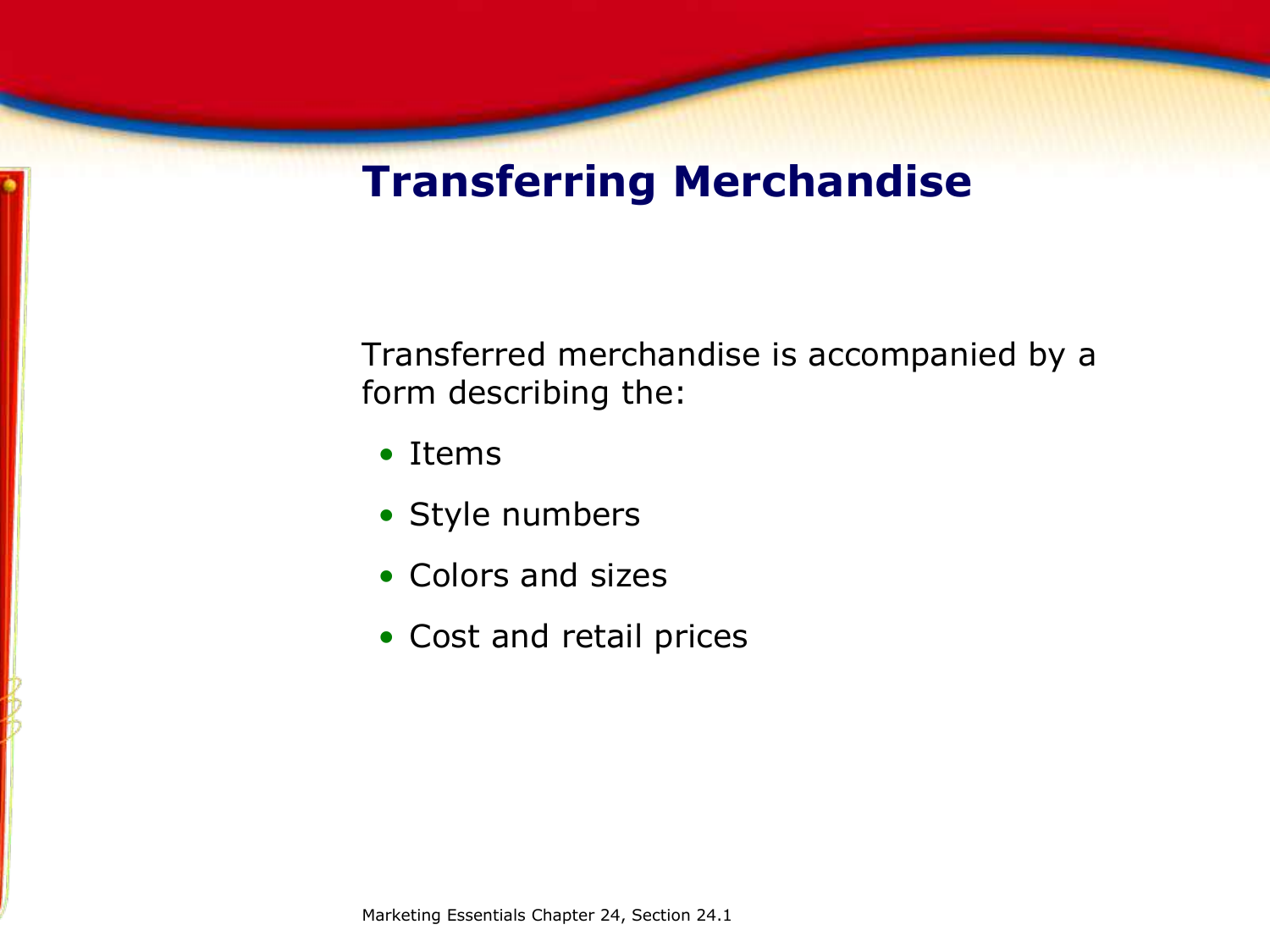### **Transferring Merchandise**

Stock transfers between departments or stores occur when merchandise is carried by one department or retailer but is needed by another. They can also occur when off-season merchandise is moved to surplus or discount stores.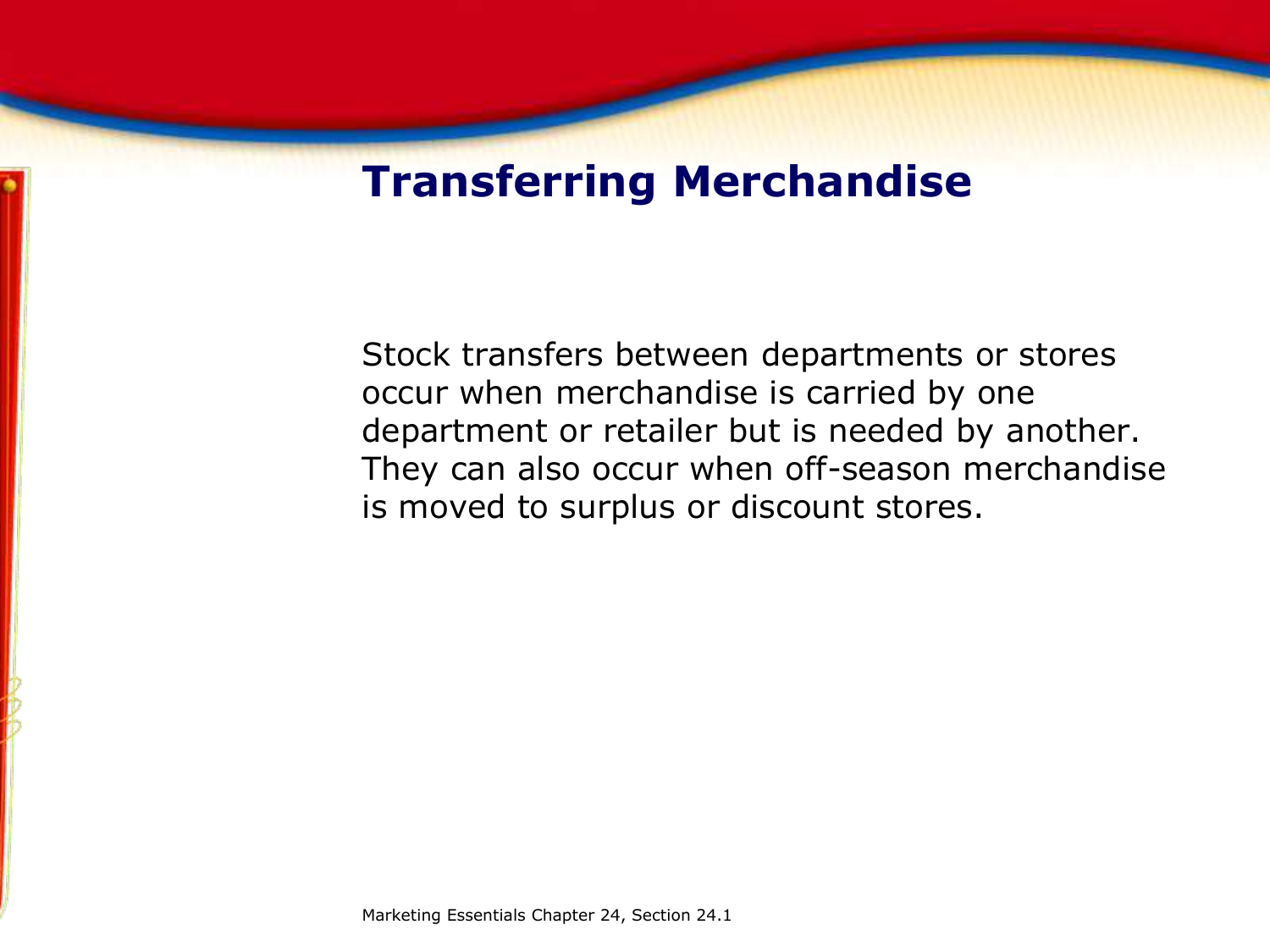

 $a \wedge a$ 



VVVV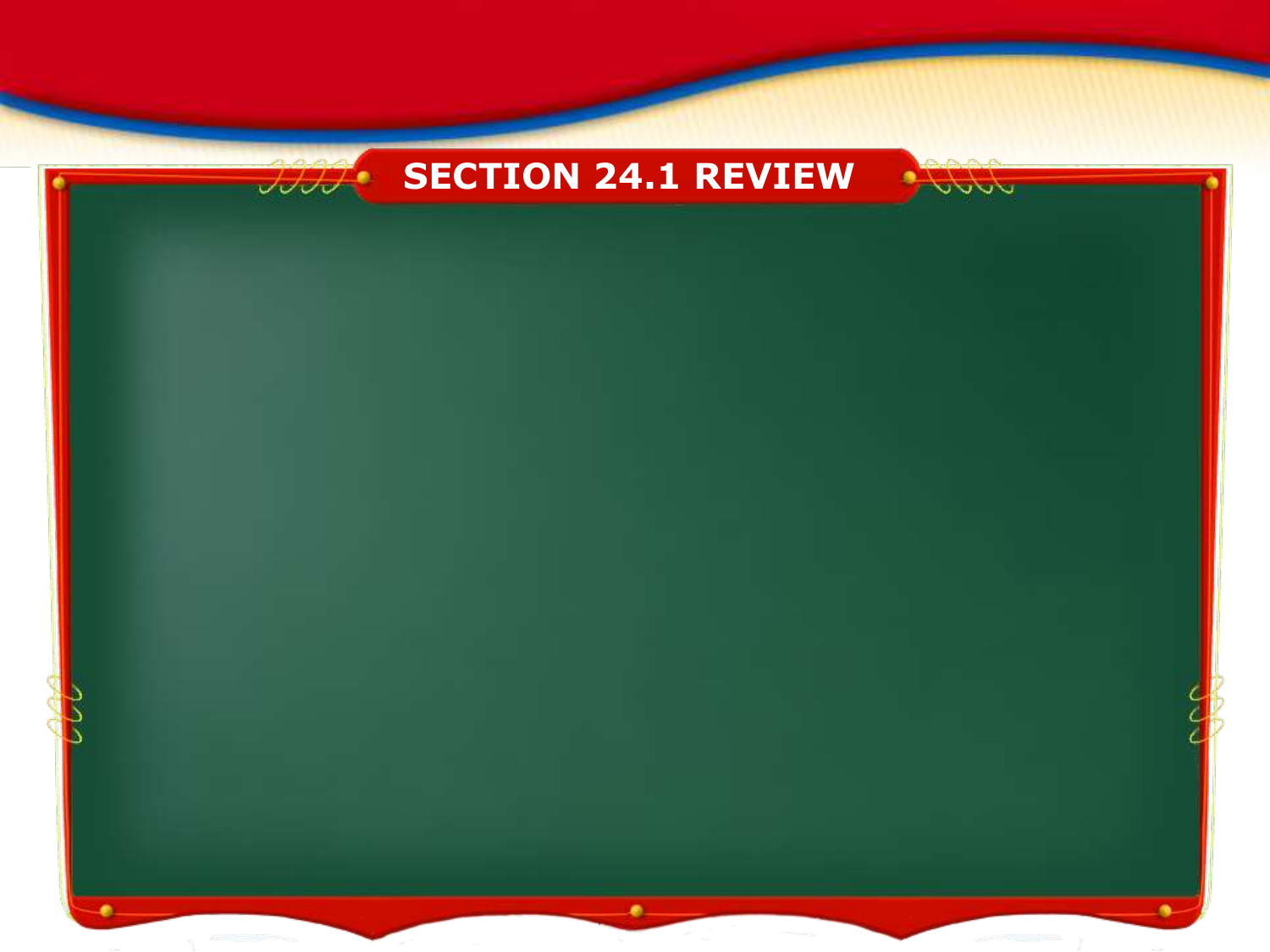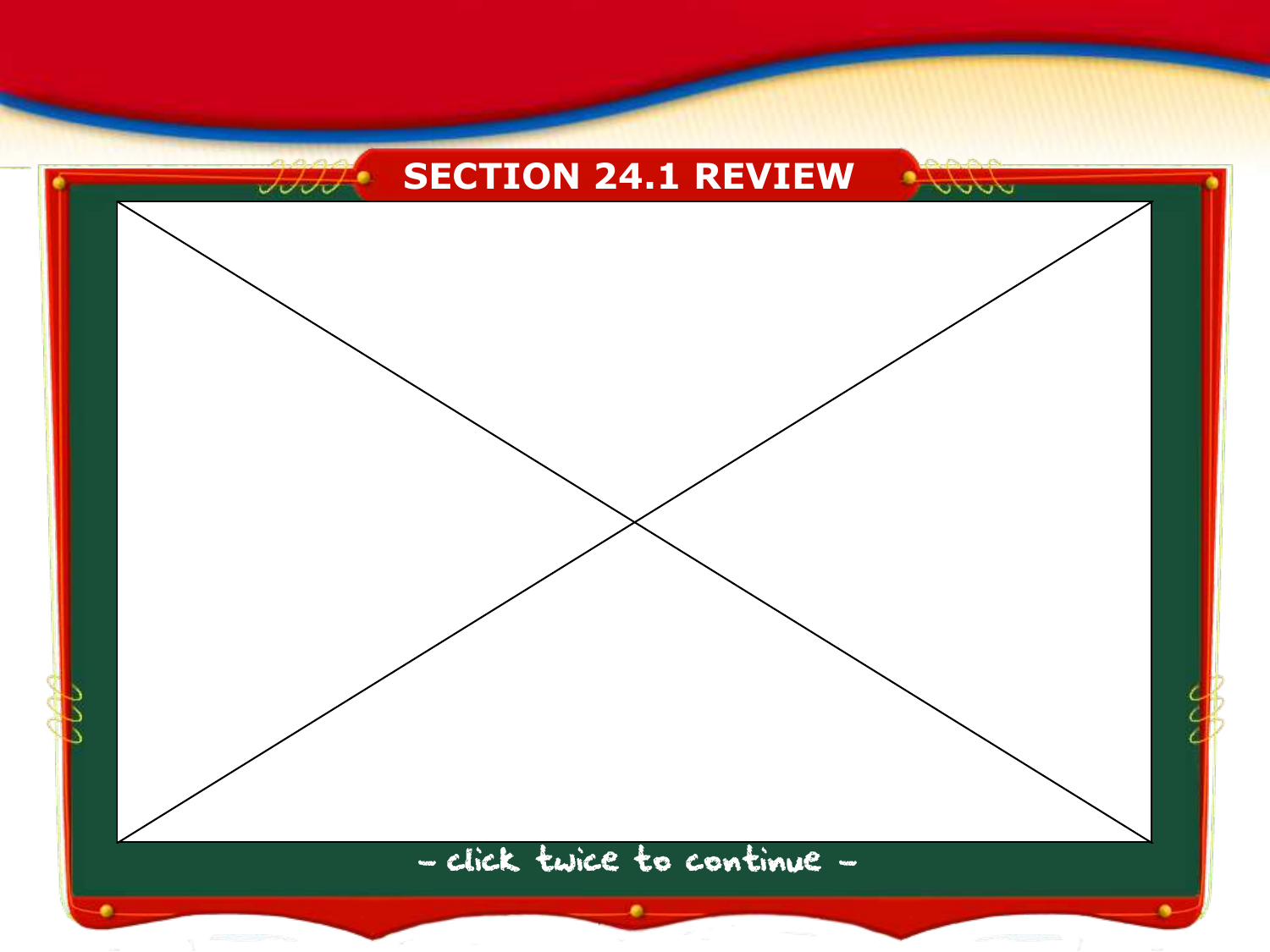# **Inventory Control**

**Key Terms inventory inventory management just-in-time (JIT) inventory system perpetual inventory system physical inventory system cycle counts stockkeeping unit (SKU) dollar control**

**unit control**

#### **Objectives**

- Describe the process for providing effective inventory management
- Explain the types of inventory control systems
- Discuss the relationship between customer service and distribution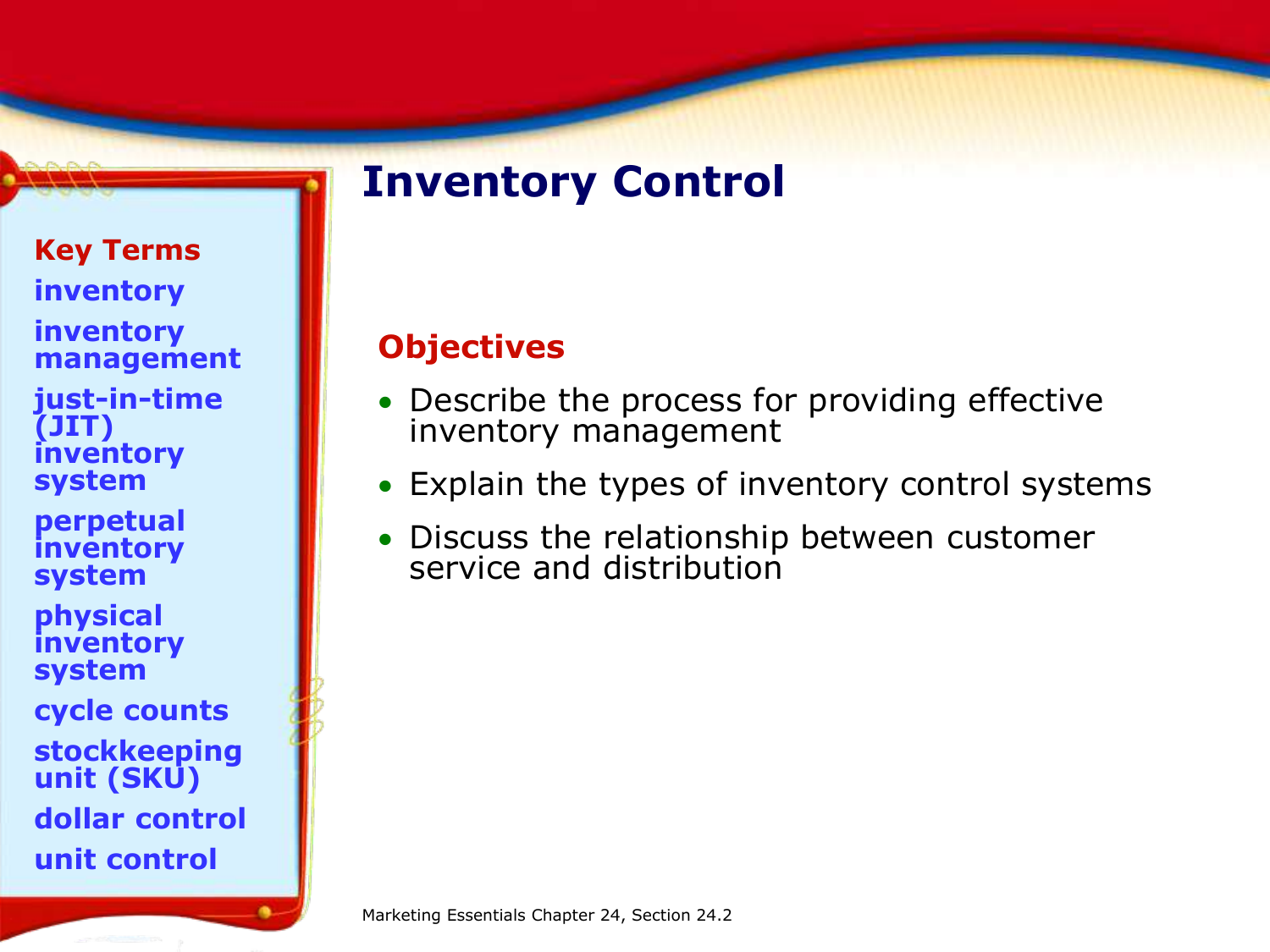# **Inventory Control**

#### **Key Terms inventory turnover basic stock list model stock list**

**never-out list**

**real-time inventory systems** 

#### **Objectives**

- Analyze sales information to determine inventory turnover
- Discuss technology and inventory management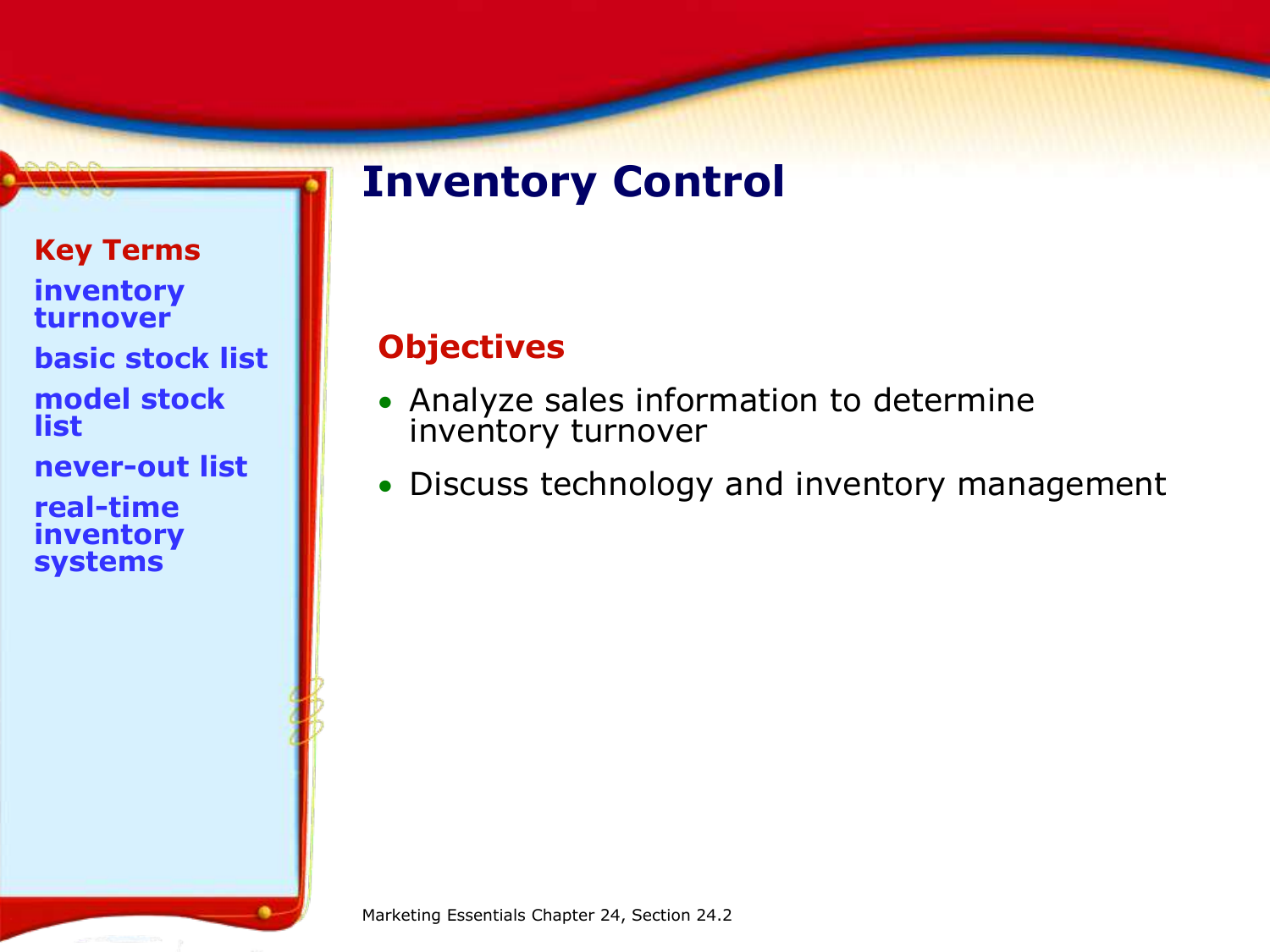### **Inventory Control**

#### Graphic Organizer

Copy this concept map and use it to record aspects of perpetual and physical inventory systems.

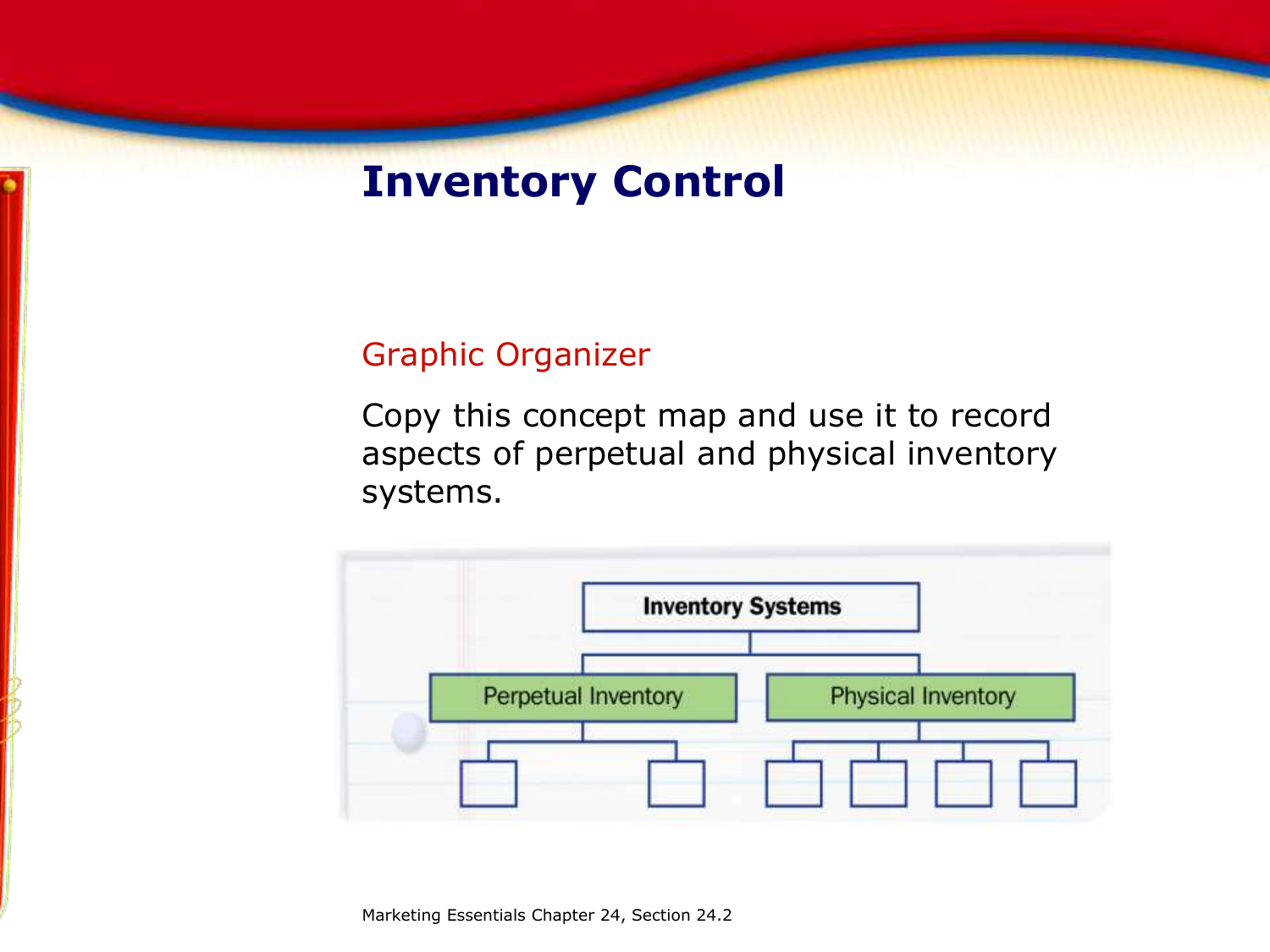### **Inventory Management**

#### **inventory**

All the goods stored by a business before they are sold.

 $\left( \cdot \right)$ 

**Inventory 4** refers to all the goods stored by a business before they are sold. It includes:

- Raw materials and packaging materials
- Components purchased from suppliers
- Manufactured sub-assemblies
- Work in progress and finished goods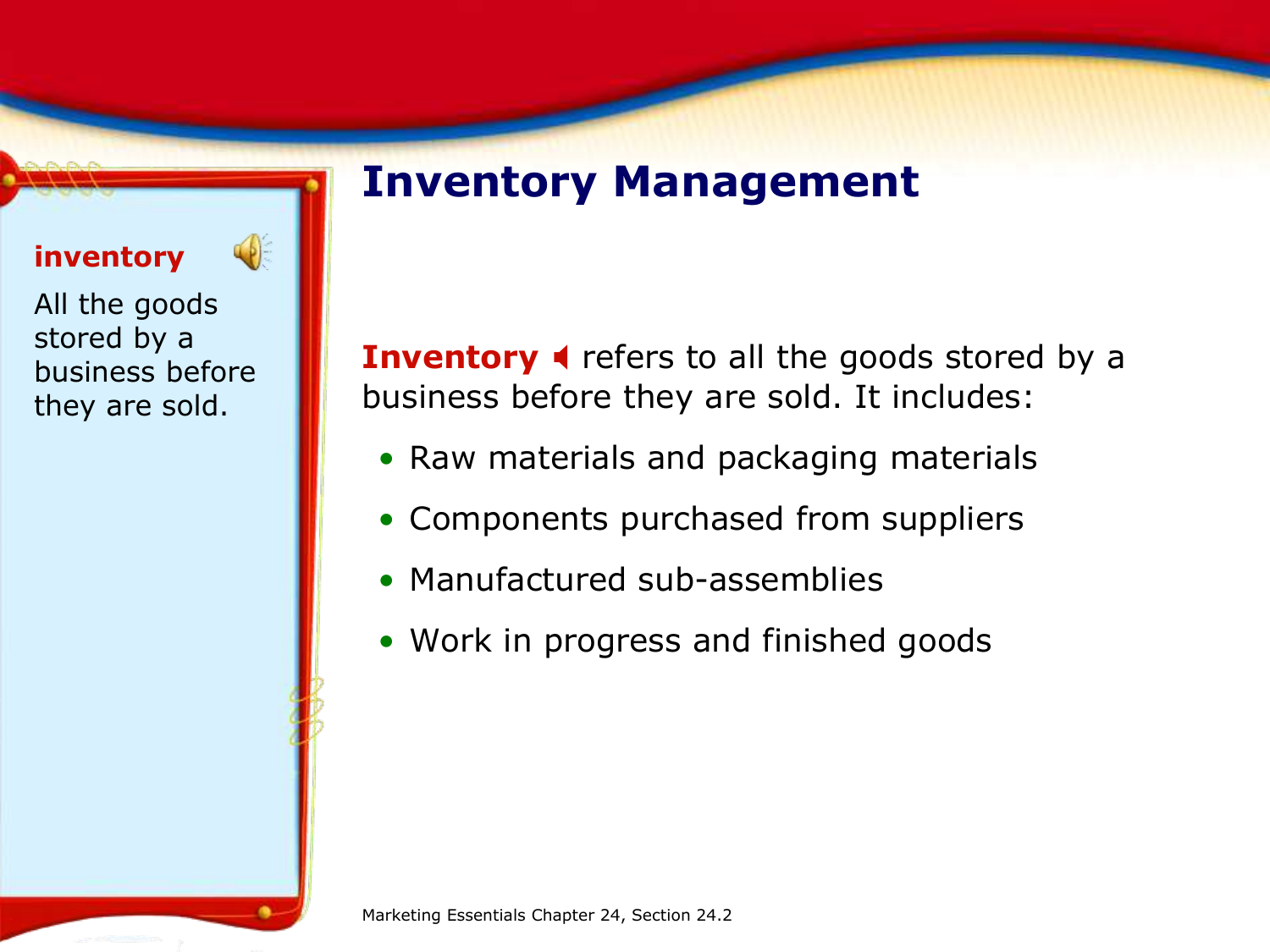### **Inventory Management**

#### **inventory management**

The process of buying and storing materials and products while controlling costs for ordering, shipping, handling, and storage.

**Inventory management 4** is the process of buying and storing these materials and products while controlling costs for ordering, shipping, handling, and storage.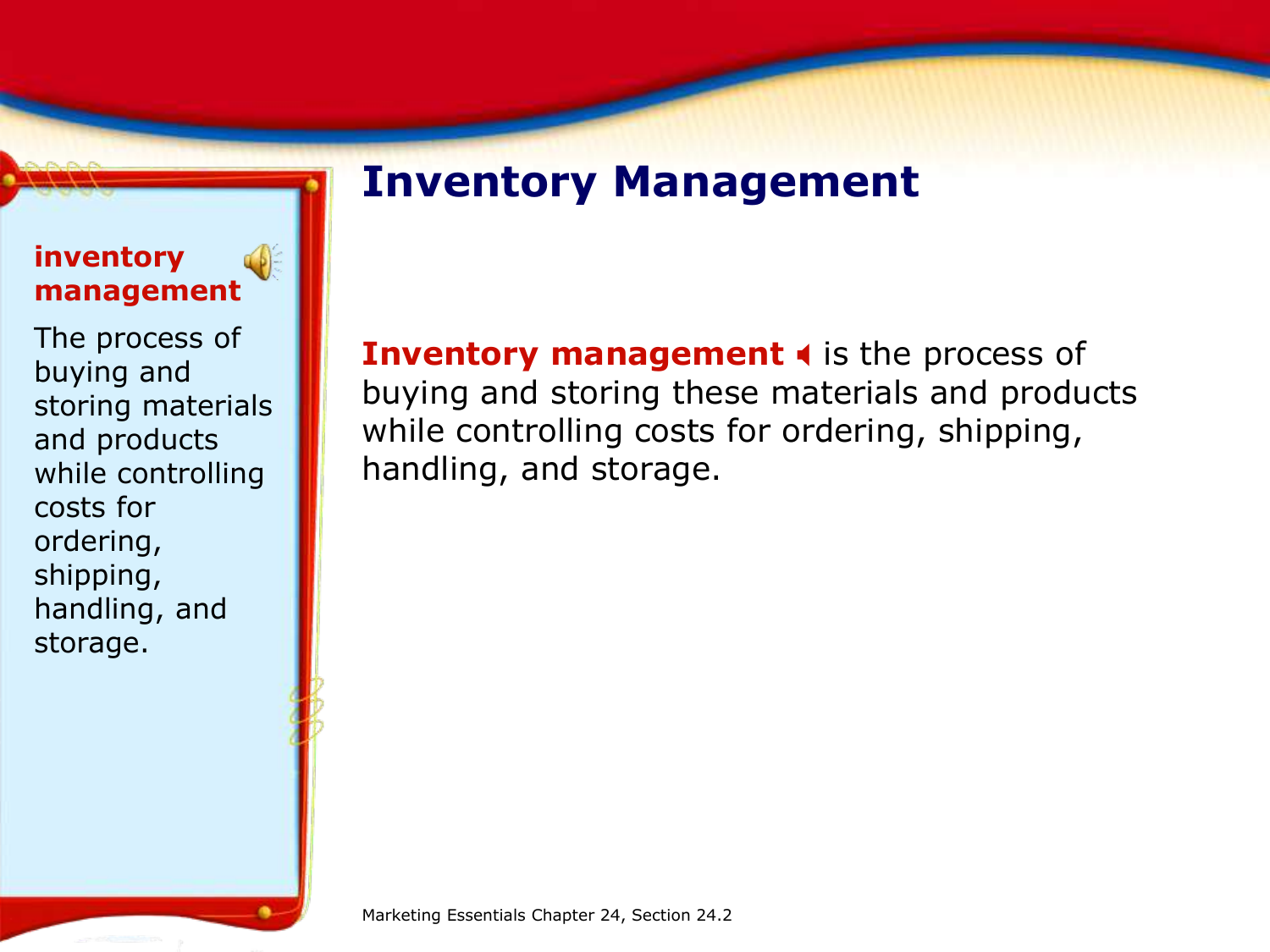#### **just-in-time (JIT) inventory system**

An inventory system that controls the flow of parts and material into assembly and manufacturing plants.

# **Distribution, Inventory Management, and Customer Service**

Every department in today's business environment must be customer oriented.

### A **just-in-time (JIT**) **inventory system** X

coordinates demand and supply so that suppliers deliver parts and raw materials just before they are needed.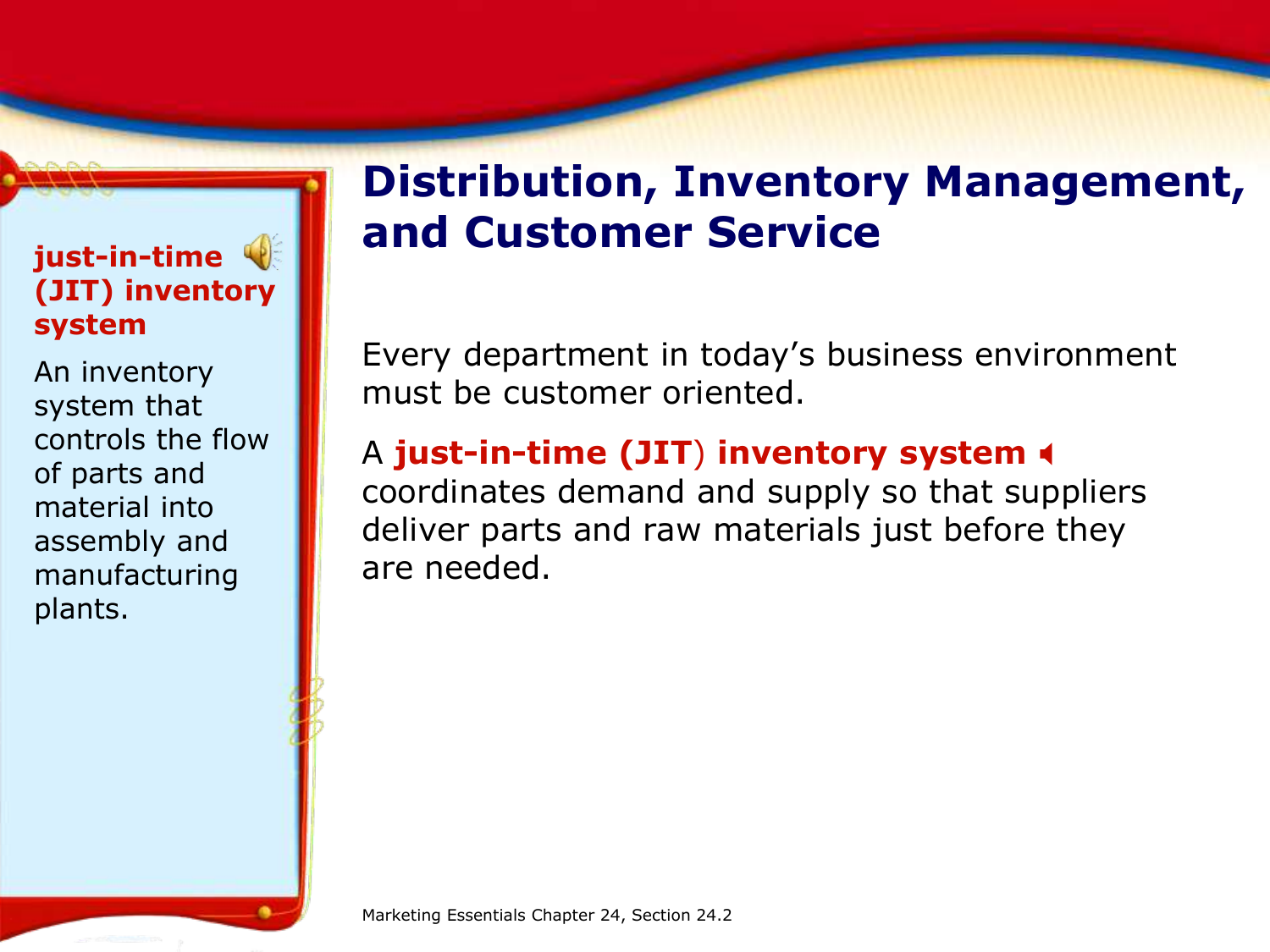### **Inventory Systems**

Two methods of tracking inventory are the:

- Perpetual inventory system
- Physical inventory system

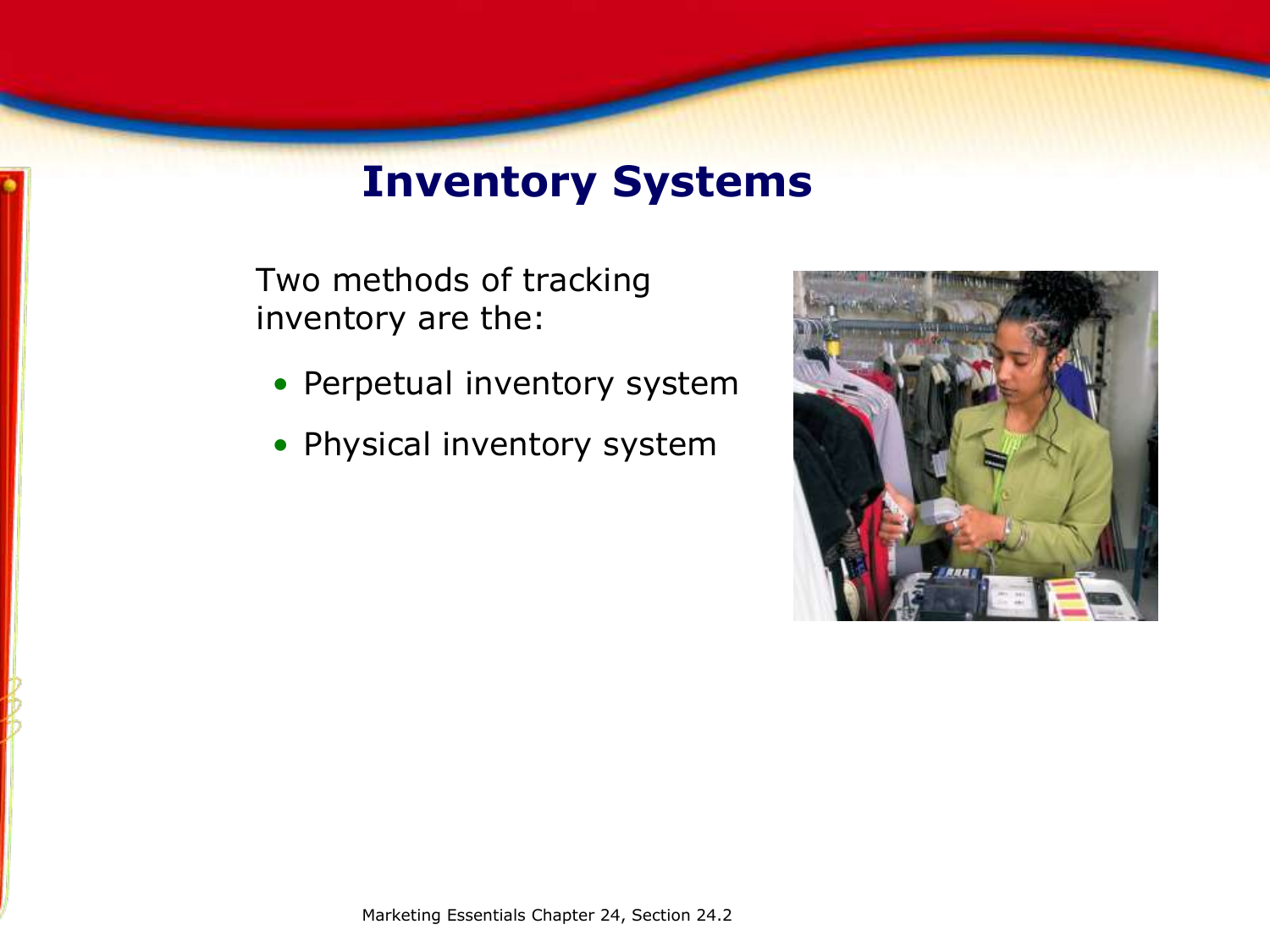### **Perpetual Inventory System**

#### **perpetual inventory system**

An inventory system that tracks the number of items in inventory on a constant basis.

 $\left(\frac{1}{2}\right)$ 

A **perpetual inventory system 4** tracks the number of items in inventory on a constant basis. With this system, a business keeps track of sales as they occur.

In a manual system, employees gather paper records of sales and enter that information.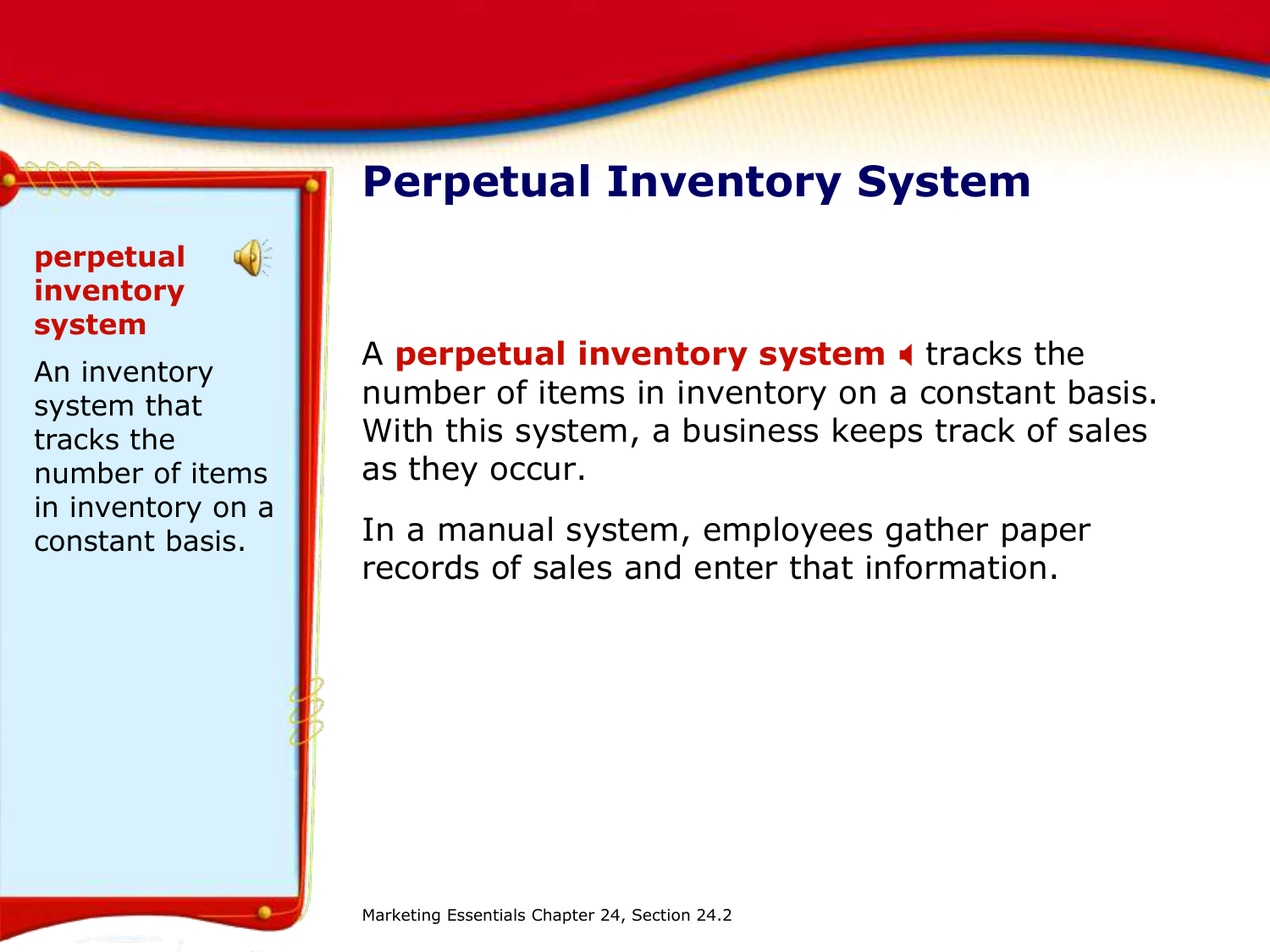# **Physical Inventory System**

#### **physical inventory system**

An inventory system where every so often, stock is visually inspected or actually counted to determine the quantity on hand.

 $\bigcirc$ 

In a **physical inventory system 4**, stock is visually inspected or counted to determine the quantity on hand. A company uses this system to:

- Calculate income tax
- Determine the value of its inventory
- Identify shortages and plan purchases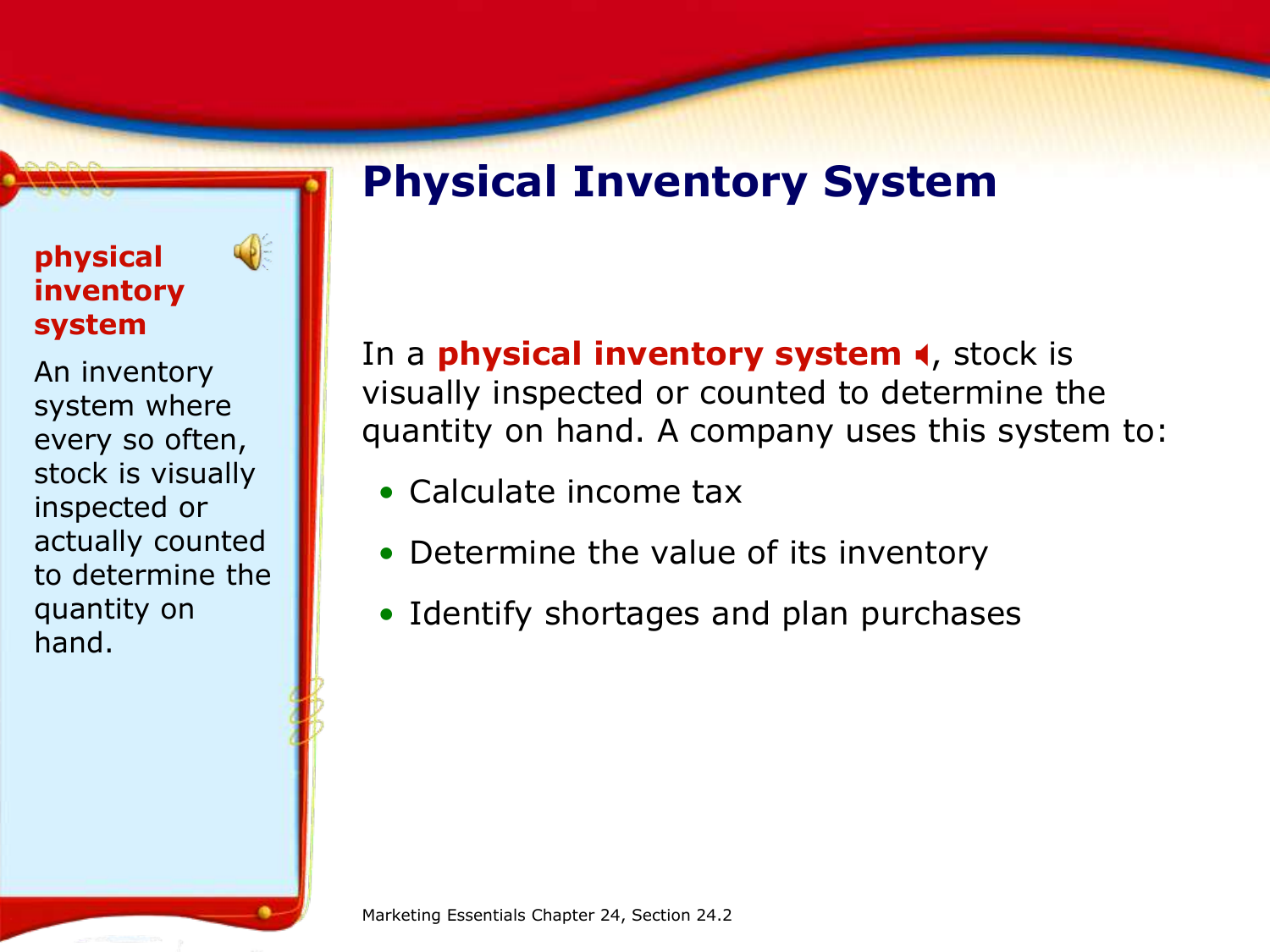# **Physical Inventory System**

#### **cycle counts**

A small portion of the inventory is physically counted each day by stockkeeping units so that the entire inventory is accounted for on a regular basis.

#### **stockkeeping unit (SKU)**

A unit or a group of related items in a unit control inventory system; the smallest unit used in inventory control.

The most popular method of inventory management is physical inventory. **Cycle counts**  $\triangleleft$  allow a business to count a small portion of the inventory every day to track the entire inventory. A **stockkeeping unit (SKU) <** a unit or a group of related items, counts it.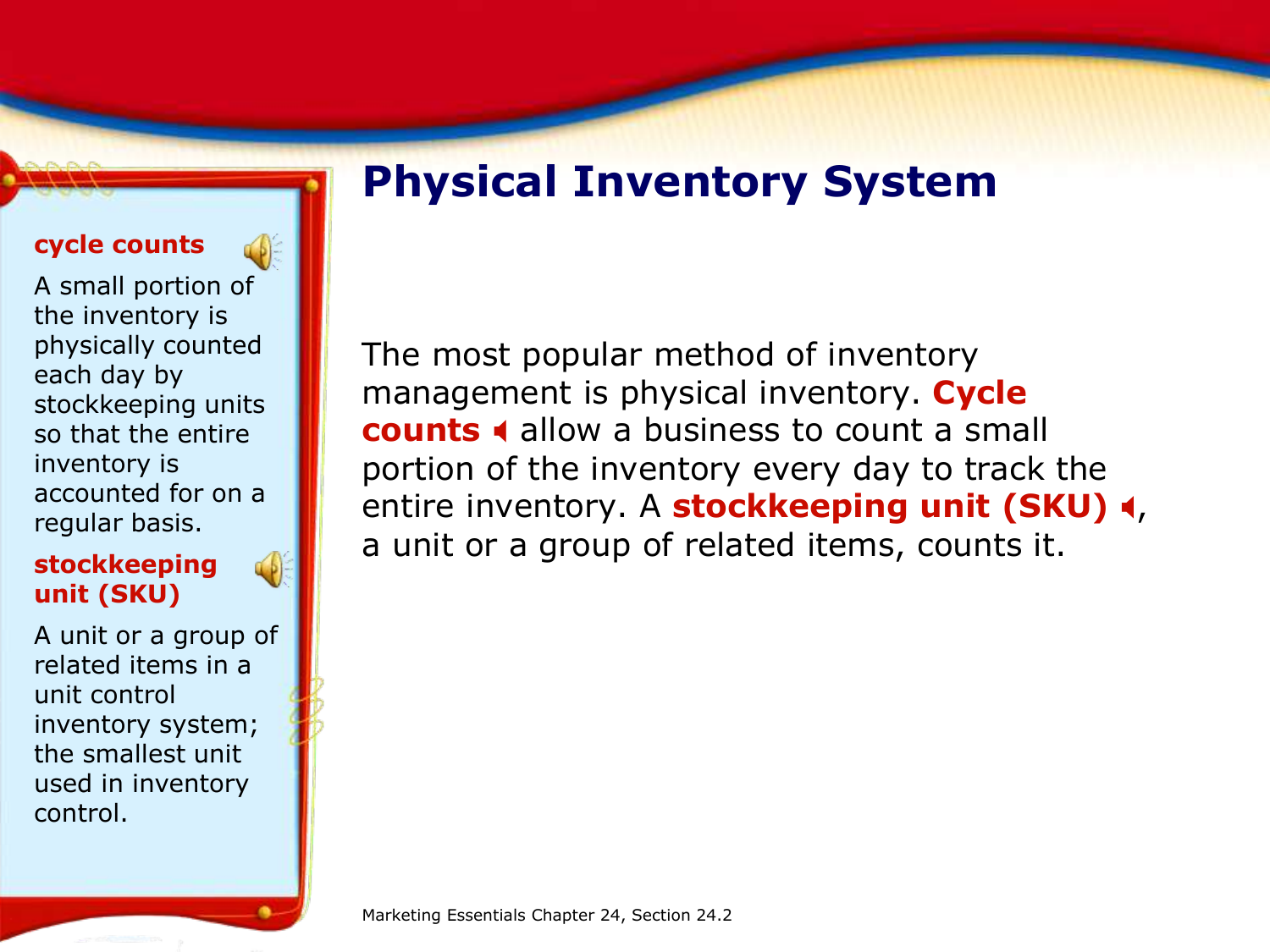### **Physical Inventory System**

Visual control is used mainly by smaller businesses. It uses stock cards noting the necessary number of each displayed item. The difference between the number on the card and the actual number of items on hand is the amount that needs to be reordered.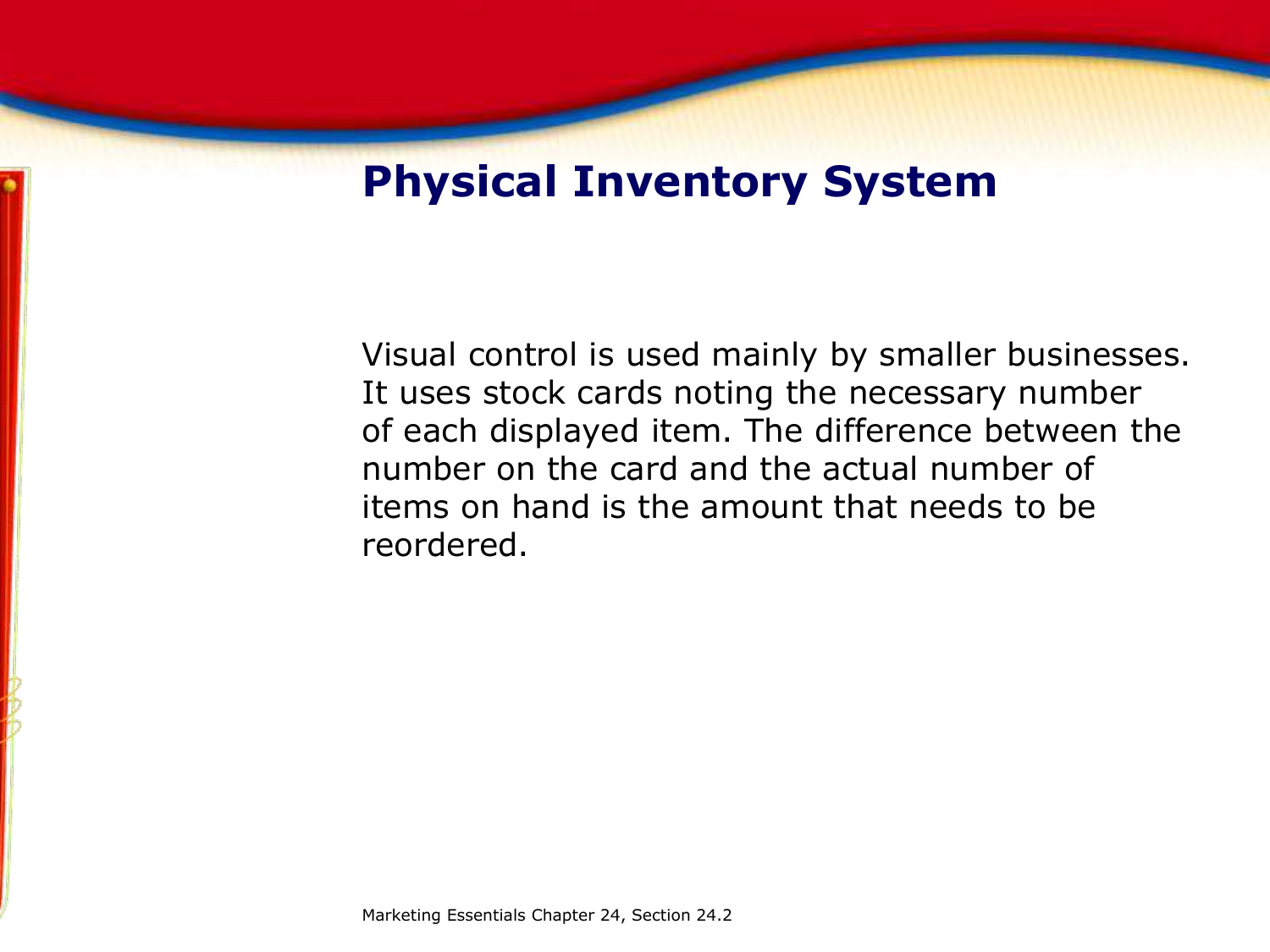Most businesses find it effective to use both systems because they complement each other. The perpetual system gives an up-to-date inventory record throughout the year. The physical system gives an accurate count that can be compared to the perpetual records.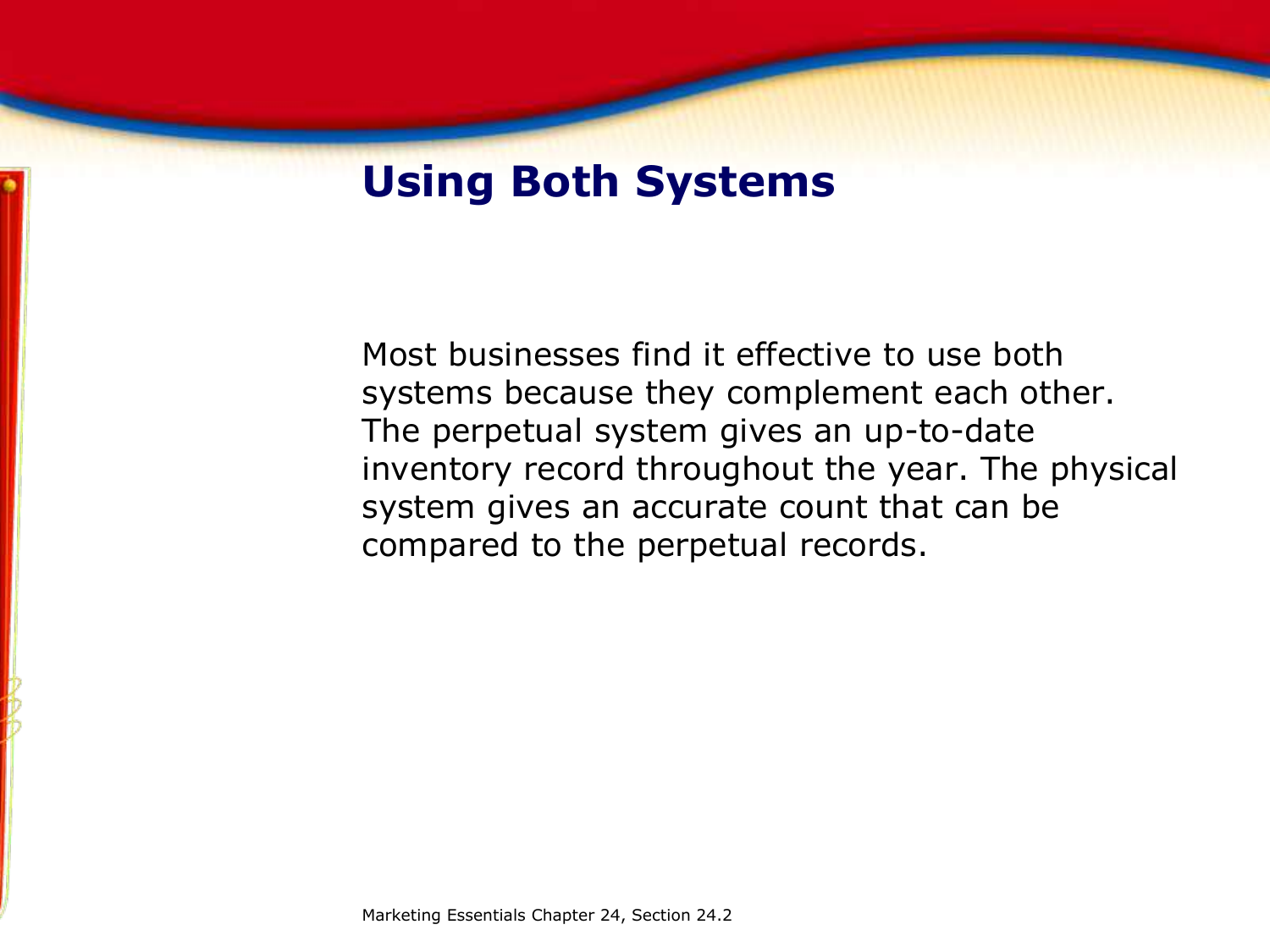### **Stock Control**

Stock control involves monitoring stock levels and investments including:

- Dollar versus unit control methods
- Inventory turnover calculations
- Three stock lists: model, basic, never-out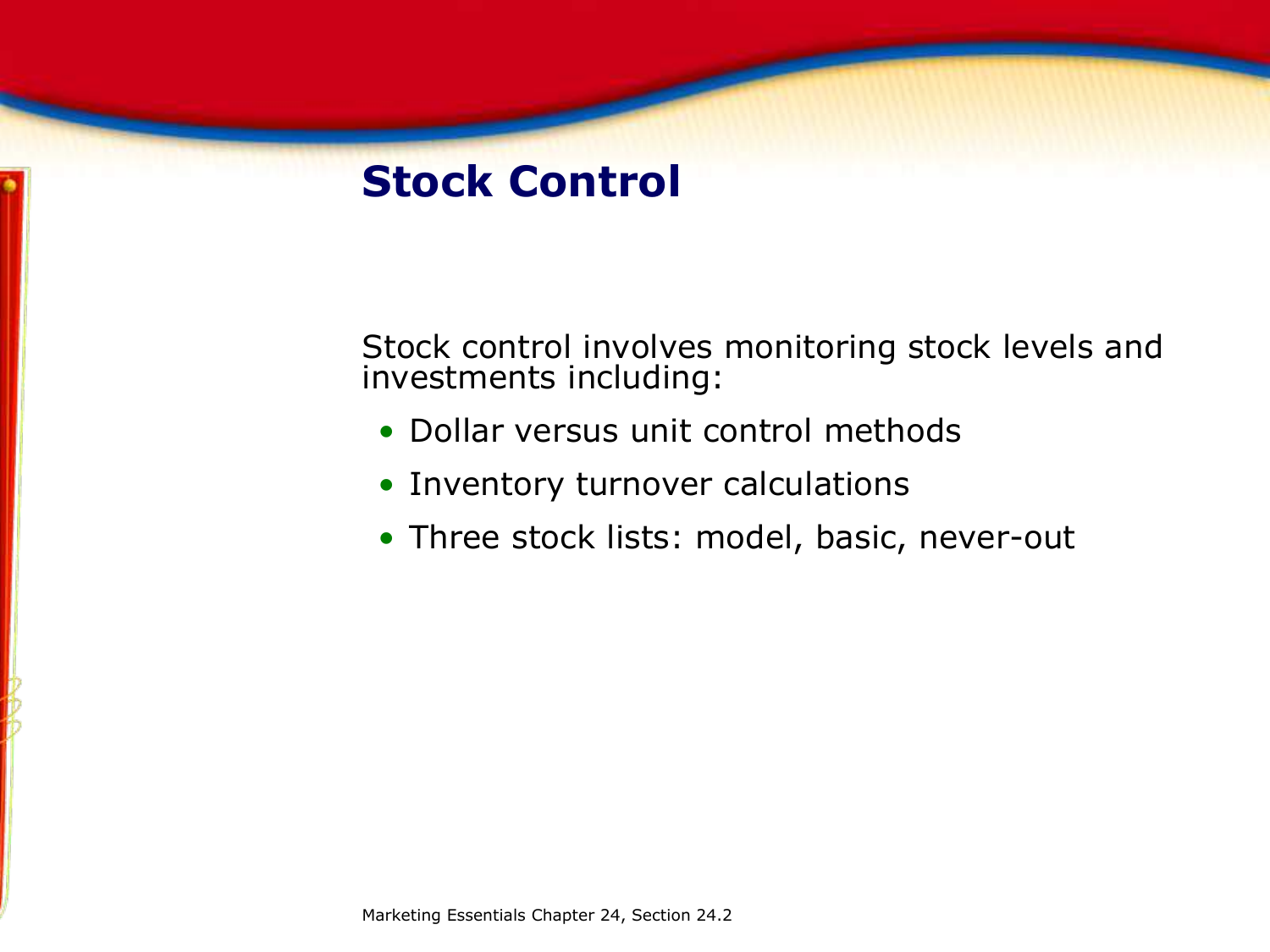When the physical count shows less merchandise than is supposed to be in inventory, a stock shortage or shrinkage has occurred, such as:

- Employee and customer theft
- Receiving errors
- Incorrect counting and selling errors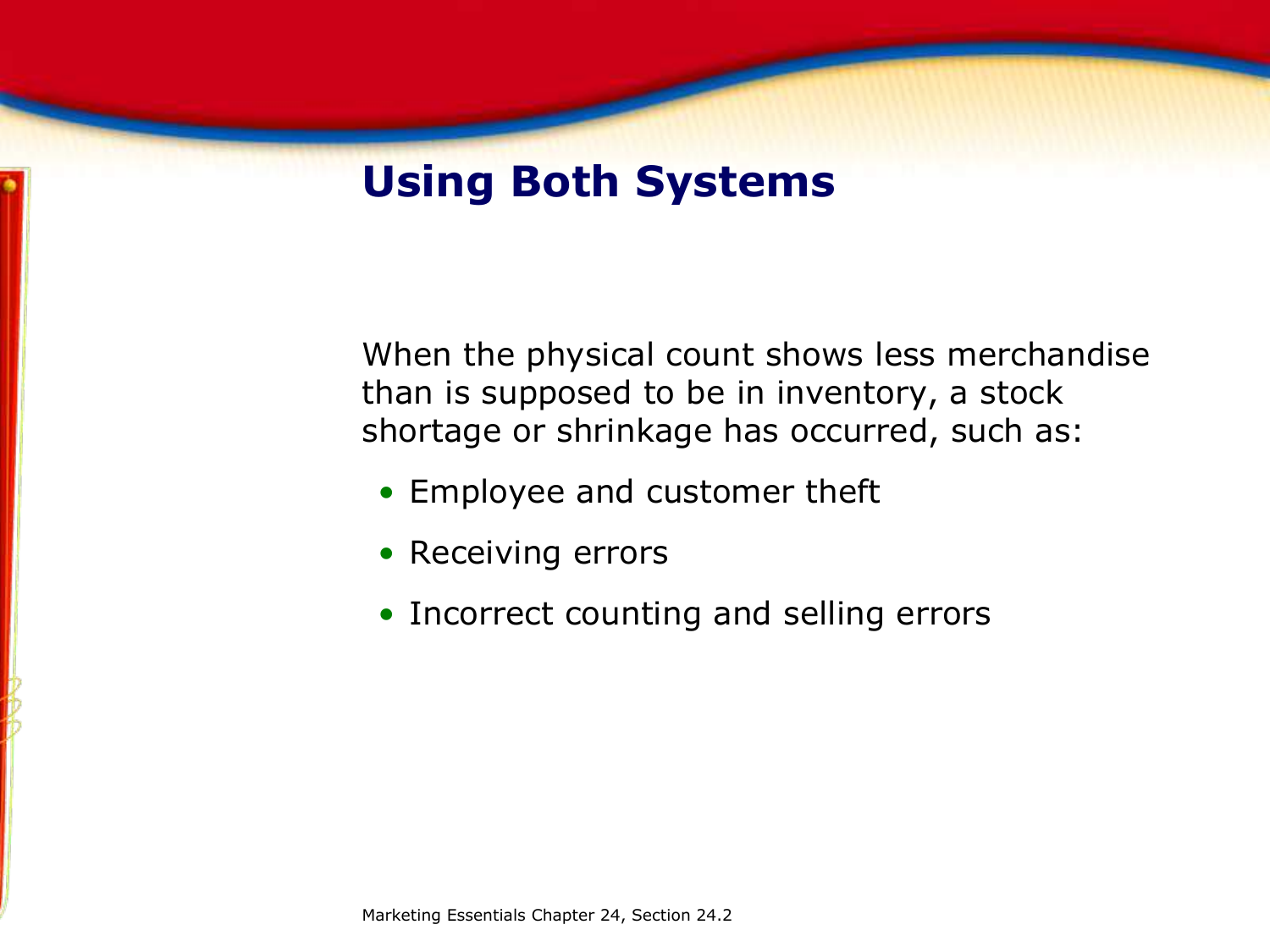#### **dollar control**



The planning and monitoring of the total inventory investment that a business makes during a stated period of time.

**Dollar control 4** represents the planning and monitoring of the total inventory investment that a business makes during a stated period of time. It helps a business determine the cost of goods sold and the amount of gross profit or loss.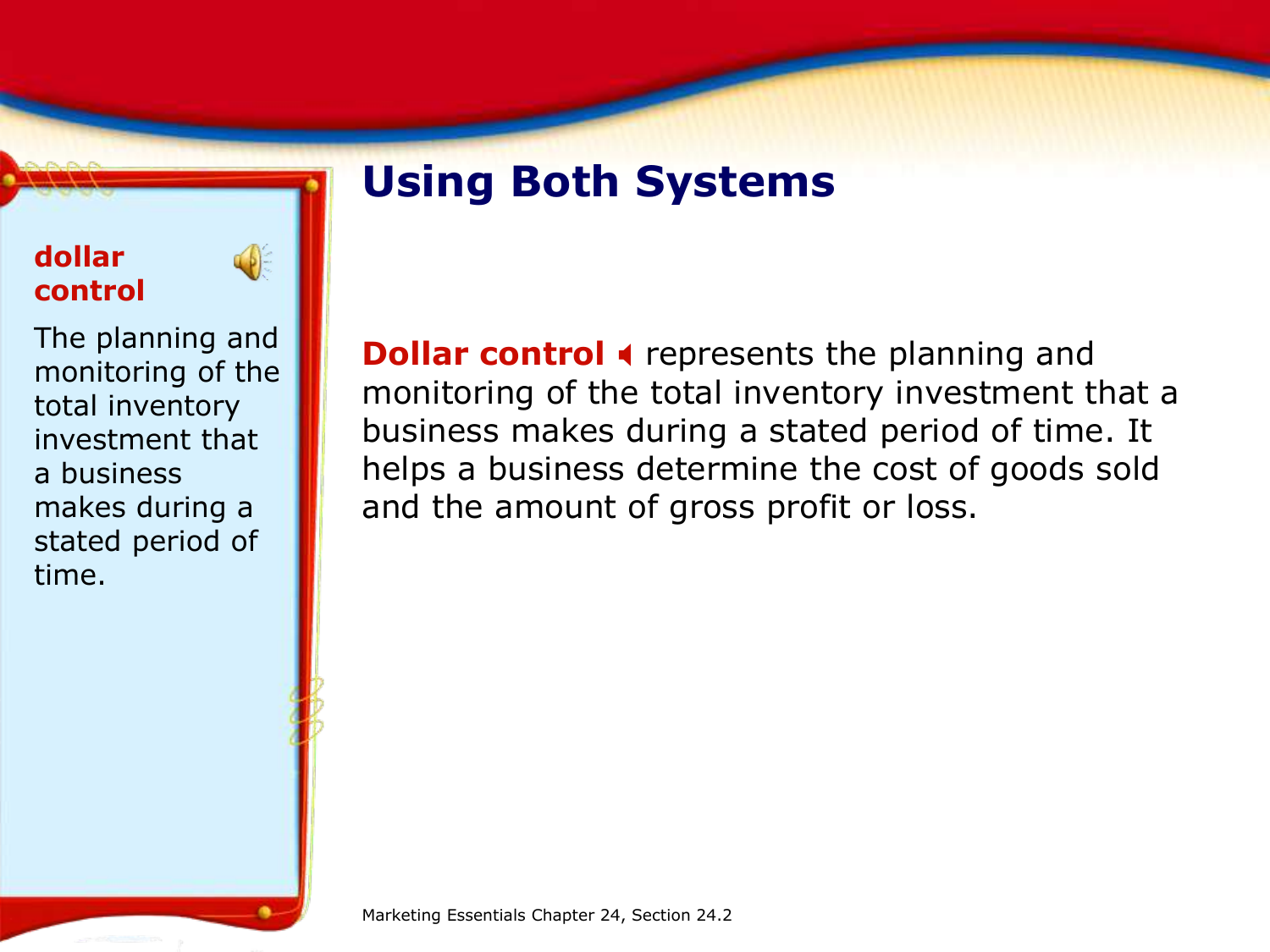#### **unit control**

The quantities of merchandise that a business handles during a stated period of time.

Unit control 4 measures the quantities of merchandise that a business handles during a stated period of time. It allows purchasing personnel to see what brands, sizes, colors, and price ranges are popular.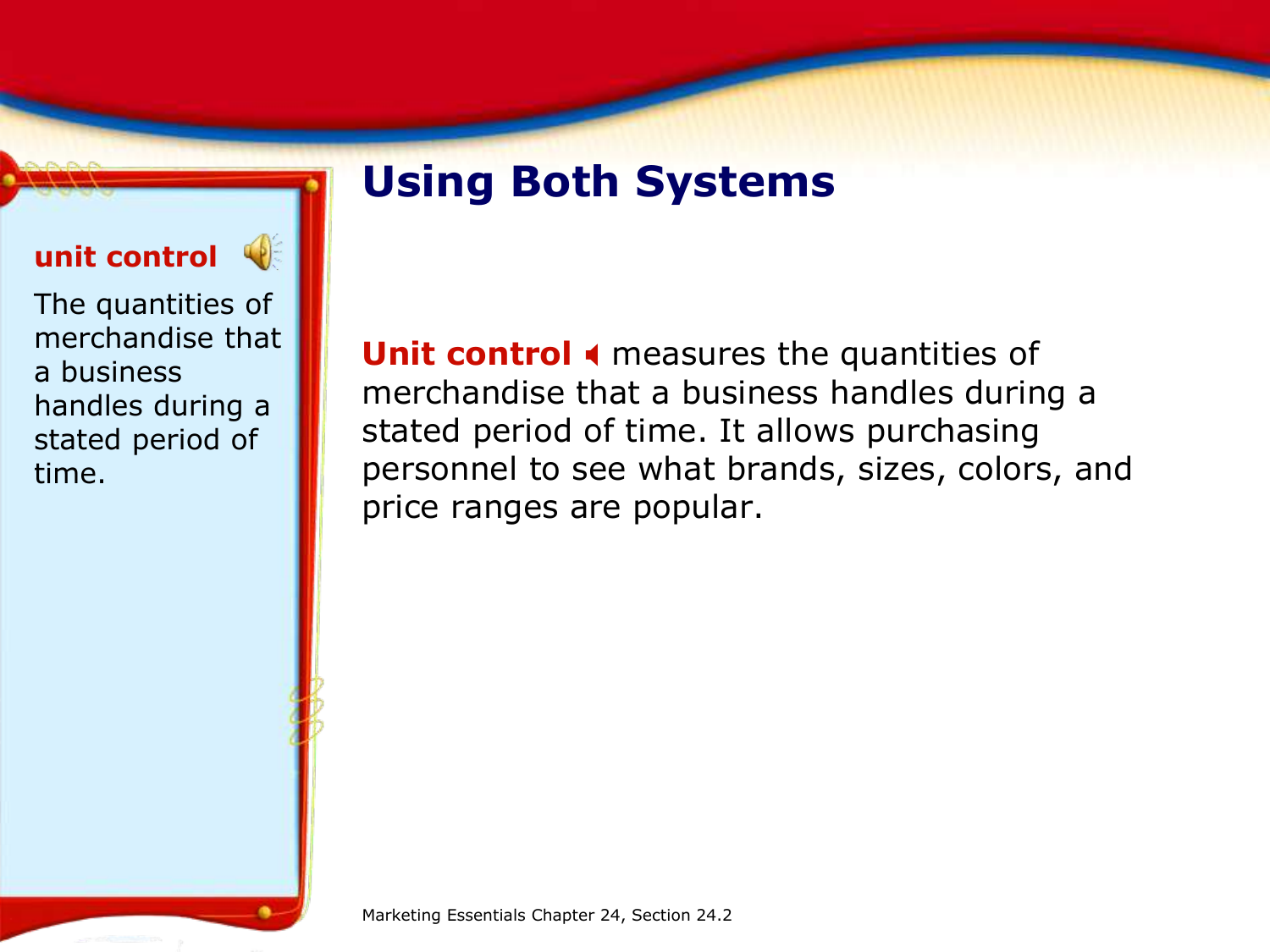#### **inventory turnover**

The number of times the average inventory has been sold and replaced in a given period of time.

 $\left(\frac{1}{2}\right)$ 

**Inventory turnover < is the number of times the** average inventory has been sold and replaced in a given period of time. It is the most effective way to measure how well inventory is being managed.

Marketing Essentials Chapter 24, Section 24.2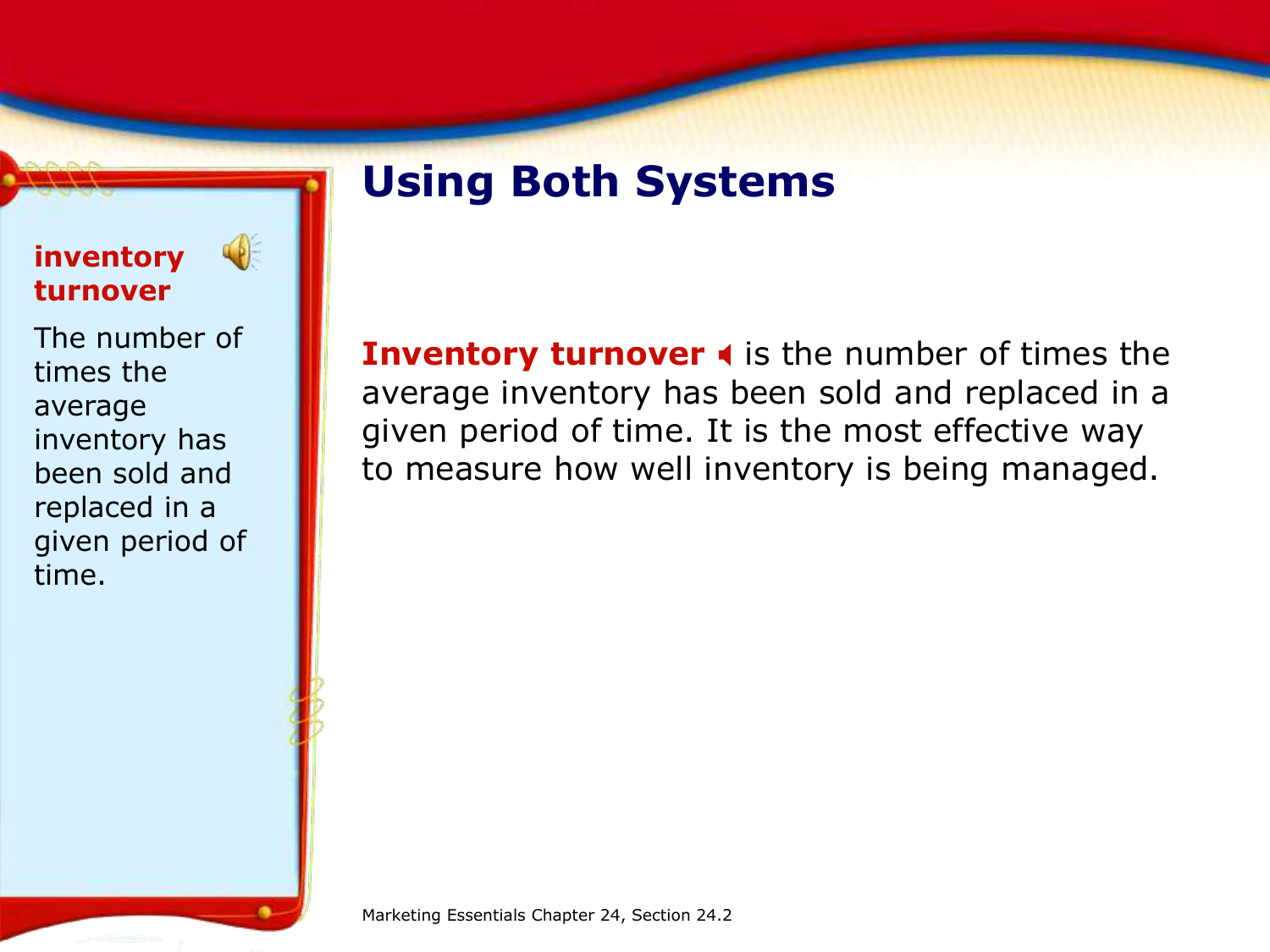The higher the inventory turnover rate, the more times the goods were sold and replaced. Stores that keep records of the retail value of stock compute their inventory turnover rates as follows:

**Net sales (in retail dollars)**

**Average inventory on hand (in retail dollars)**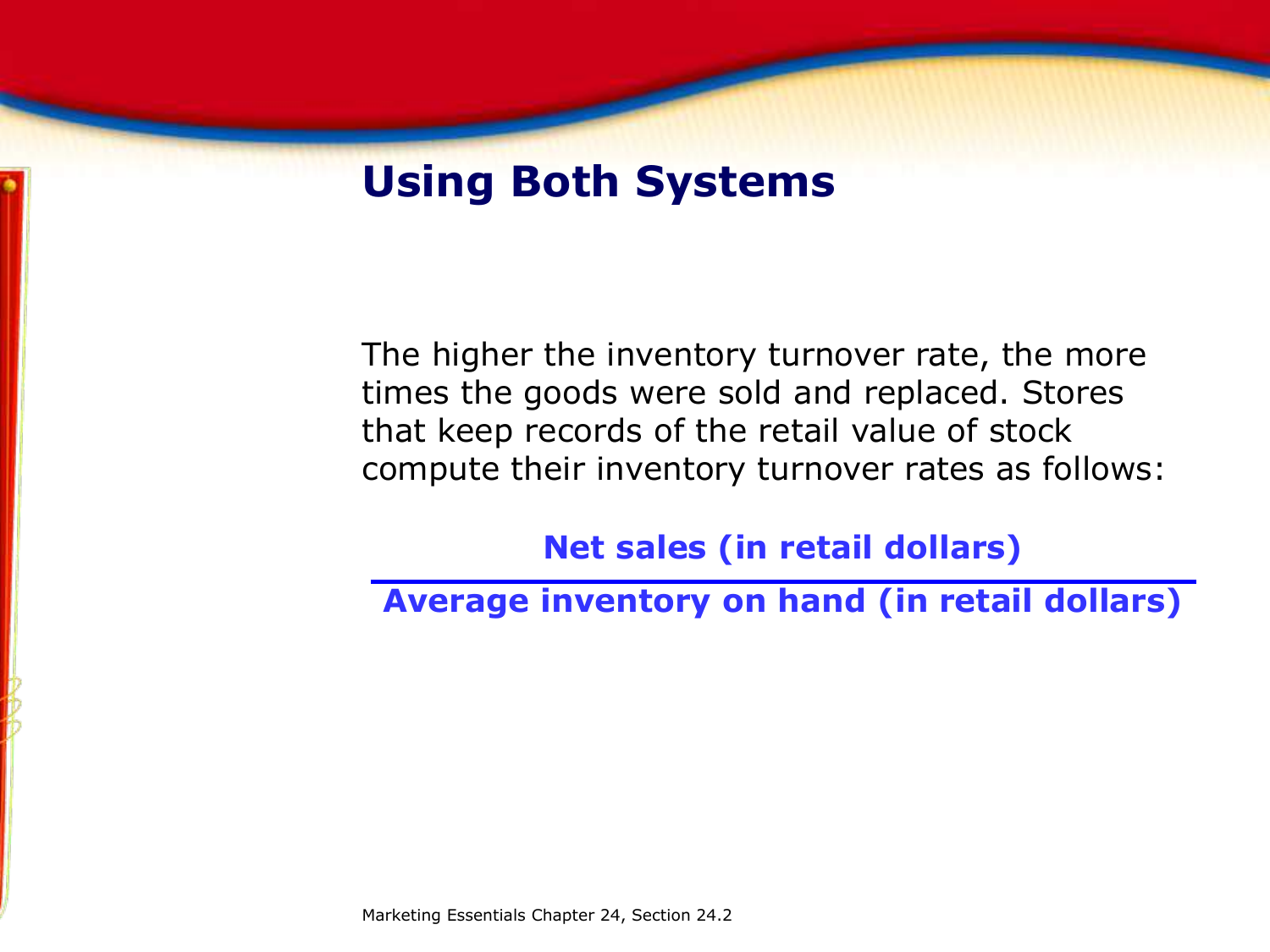When only cost information about inventory is available, inventory turnover can be calculated with this formula:

**Cost of goods sold**

**Average inventory on hand (at cost)**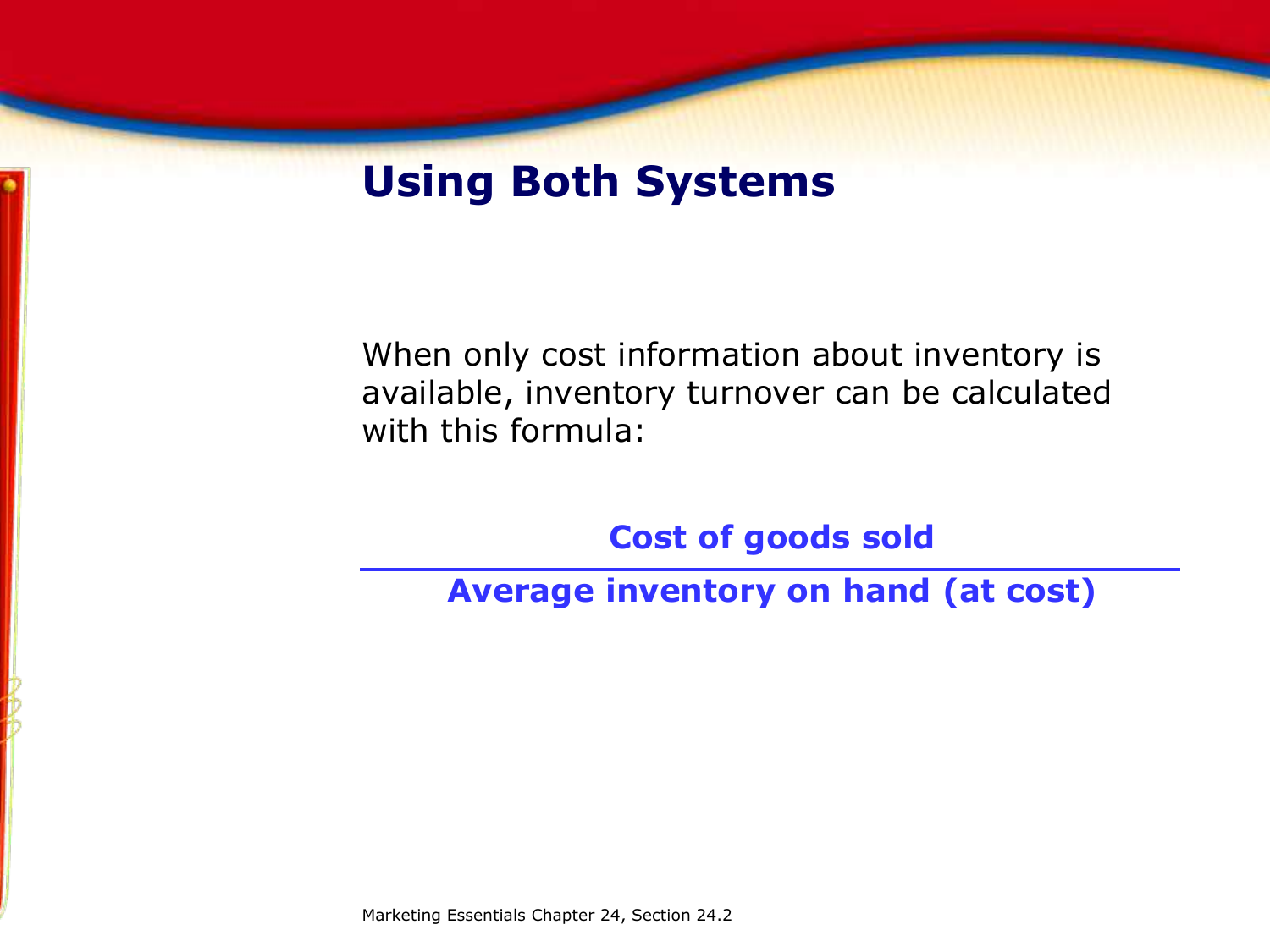When a store wants to look at the number of items carried in relation to the number of items sold, it calculates its stock turnover rates in units with this formula:

**Number of SKUs sold**

**Average SKUs on hand**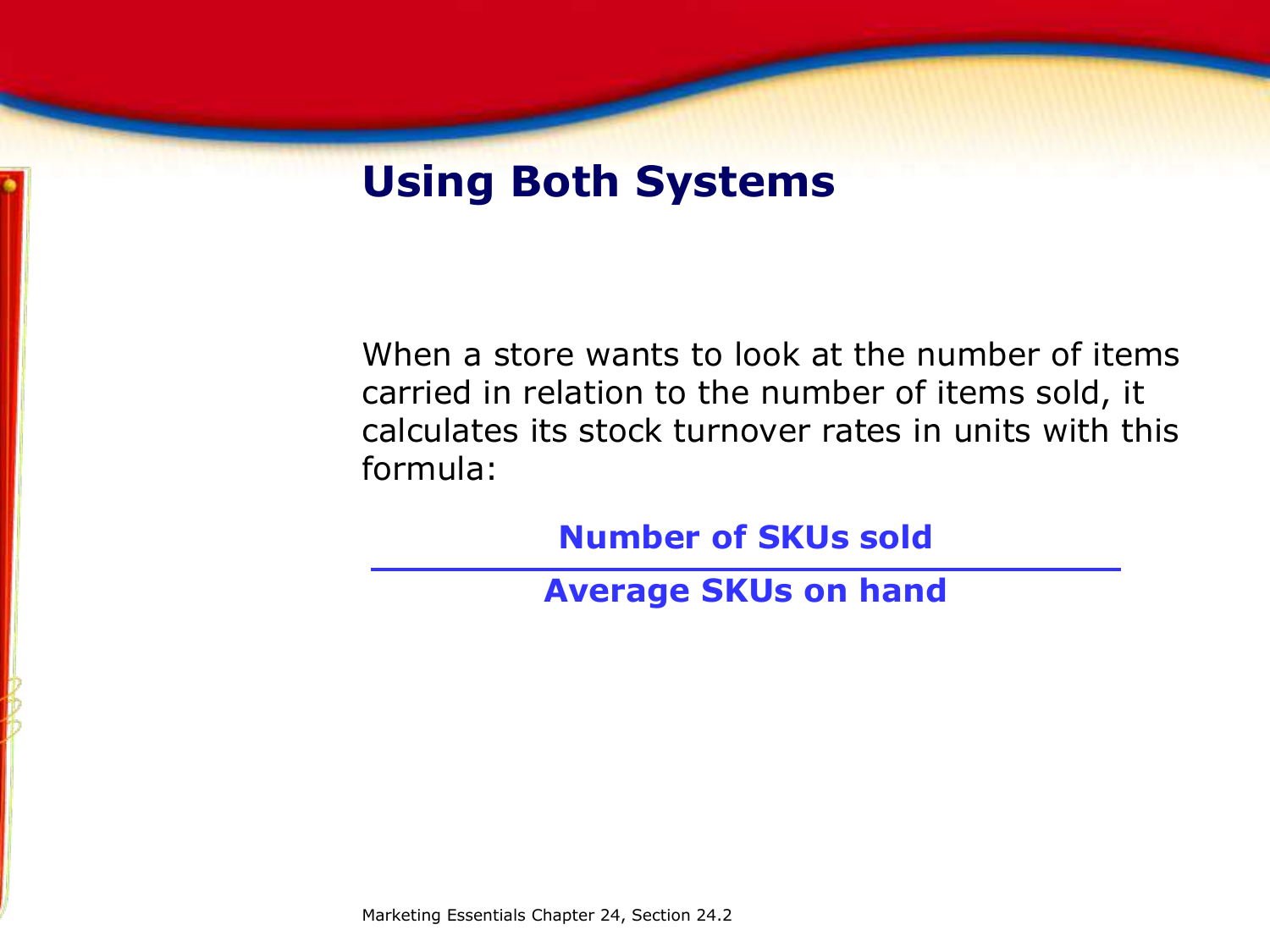There are three plans used to monitor different types of goods, staple items, fashionable items, and very popular items. They are:

- Basic stock list
- Model stock list
- Never-out list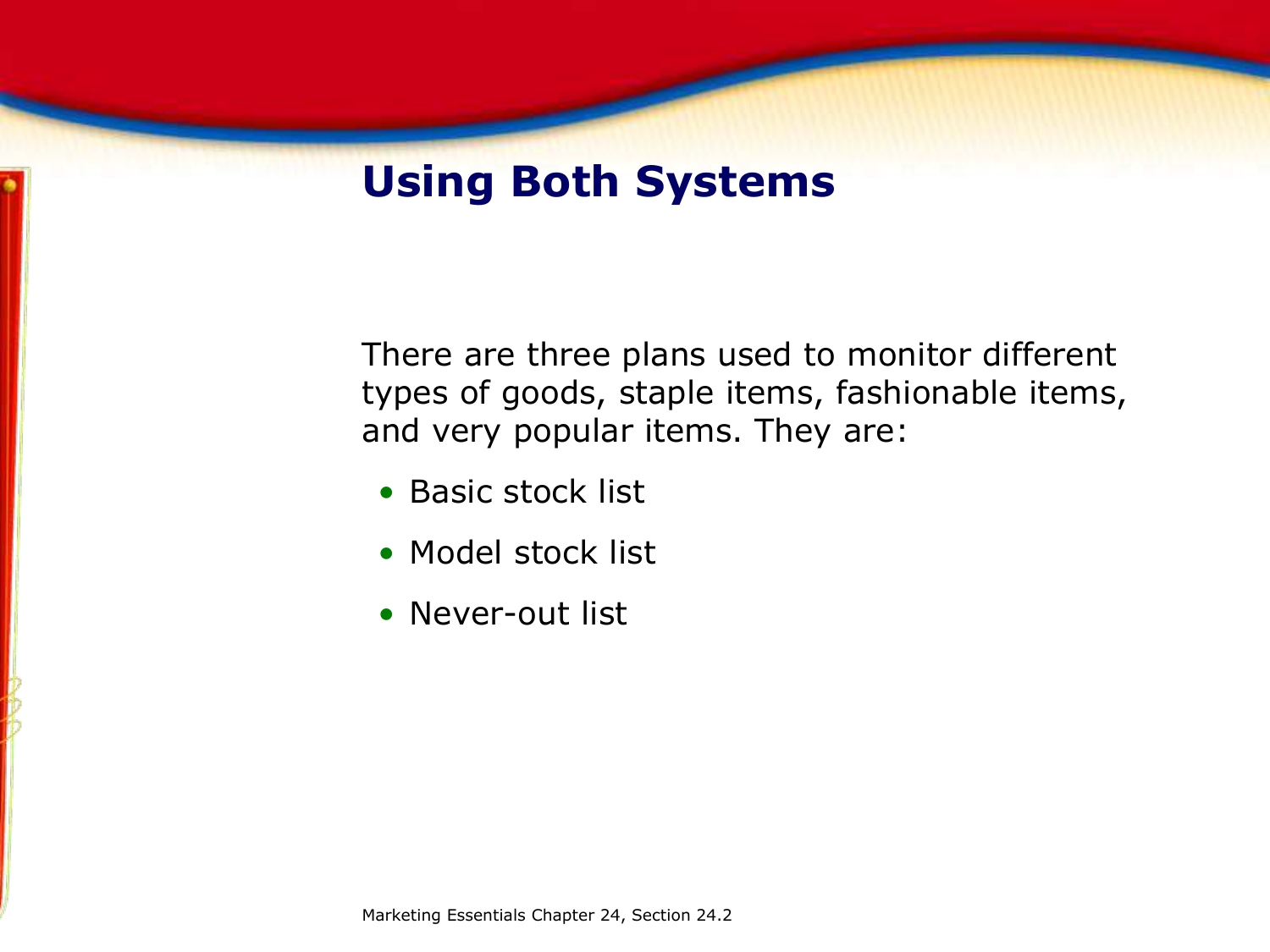#### **basic stock list**

A list used for those staple items that should always be in stock.

 $\left(\frac{1}{2}\right)$ 

A **basic stock list 4** is used for those staple items that should always be in stock. It specifies the minimum amount of merchandise that should be on hand for particular products.

Marketing Essentials Chapter 24, Section 24.2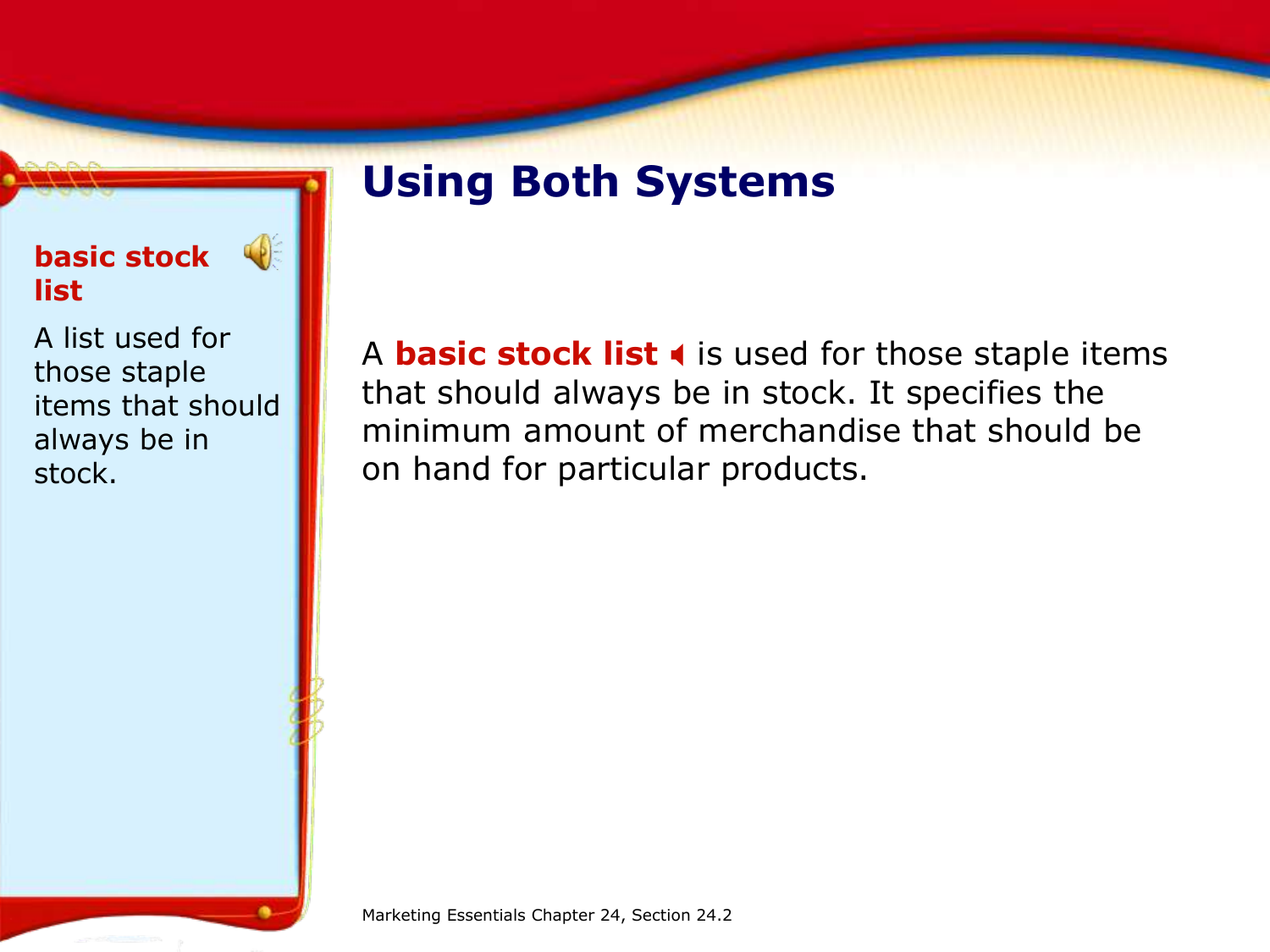A **model stock list 4** is used for fashionable merchandise. Goods are classified by general classes and style categories. The model stock list identifies how many of each type of item should be purchased, but the buyer must select specific models.

**model stock list**

A stock list used for fashionable merchandise.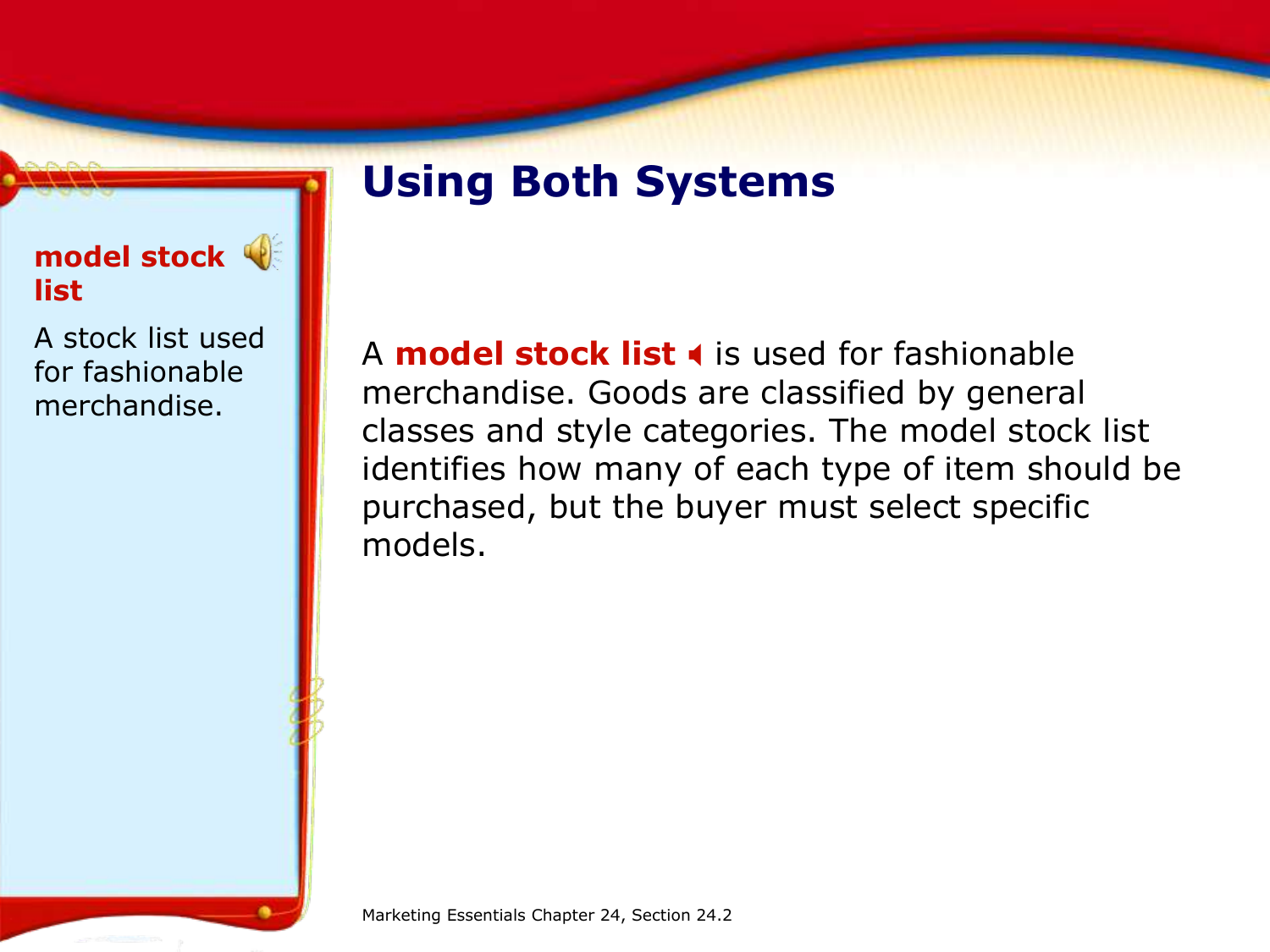#### **never-out list**

An inventory monitoring plan used for bestselling products that make up a large percentage of sales volume.

A **never-out list <** is used for best-selling products that make up a large percentage of sales volume. Items are added to or taken off the list as their popularity fluctuates.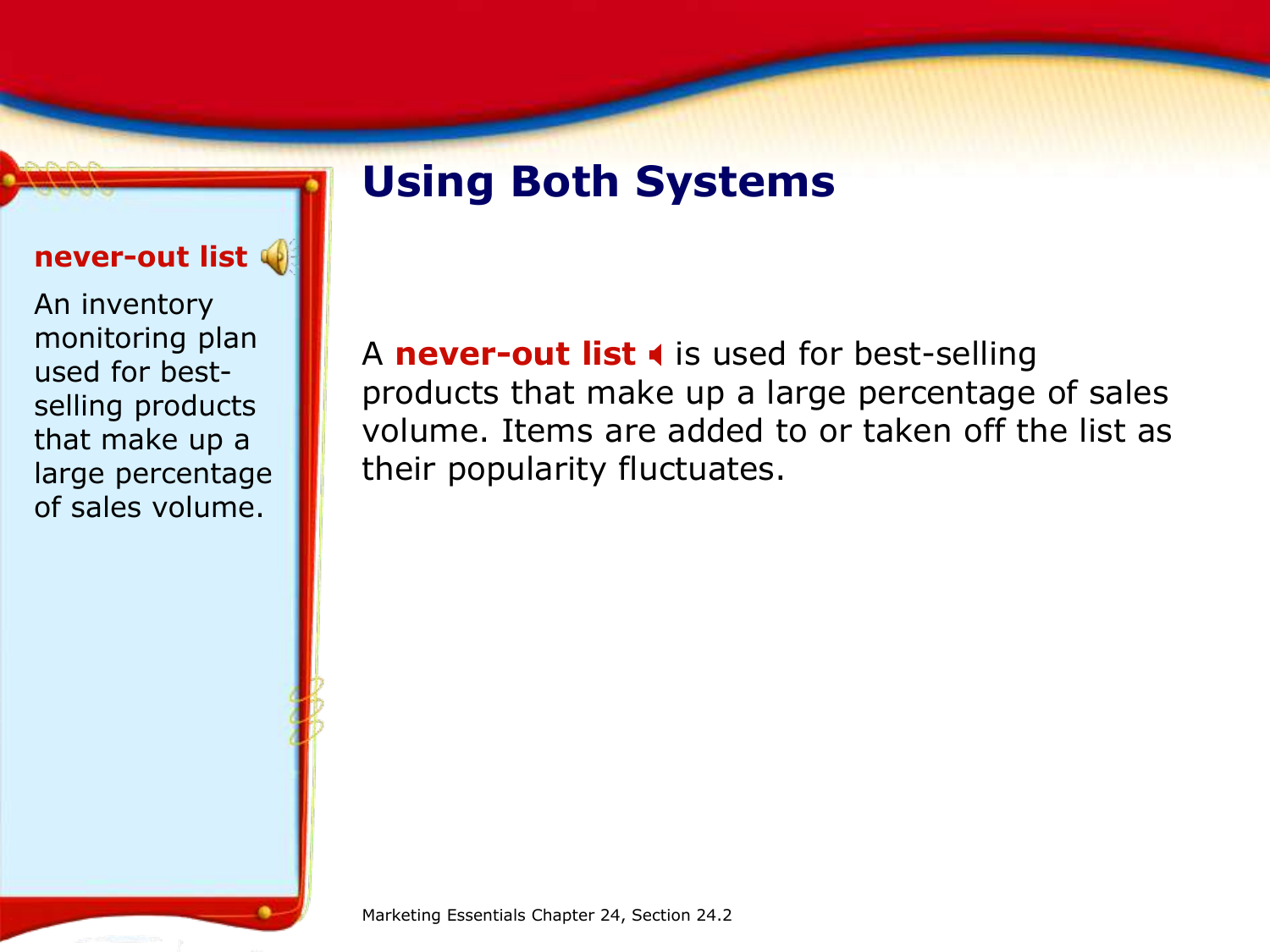#### **real-time inventory systems**

An Internet technology that connects applications, data, and users in real time.

 $\left(\begin{matrix} 1 \\ 0 \end{matrix}\right)$ 

# **The Future of Inventory Management**

#### **Real-time inventory systems 4 involve**

Internet technology that connects applications, data, and users in real time. This lets a company constantly track every product it sells from when it is manufactured to when a customer receives it.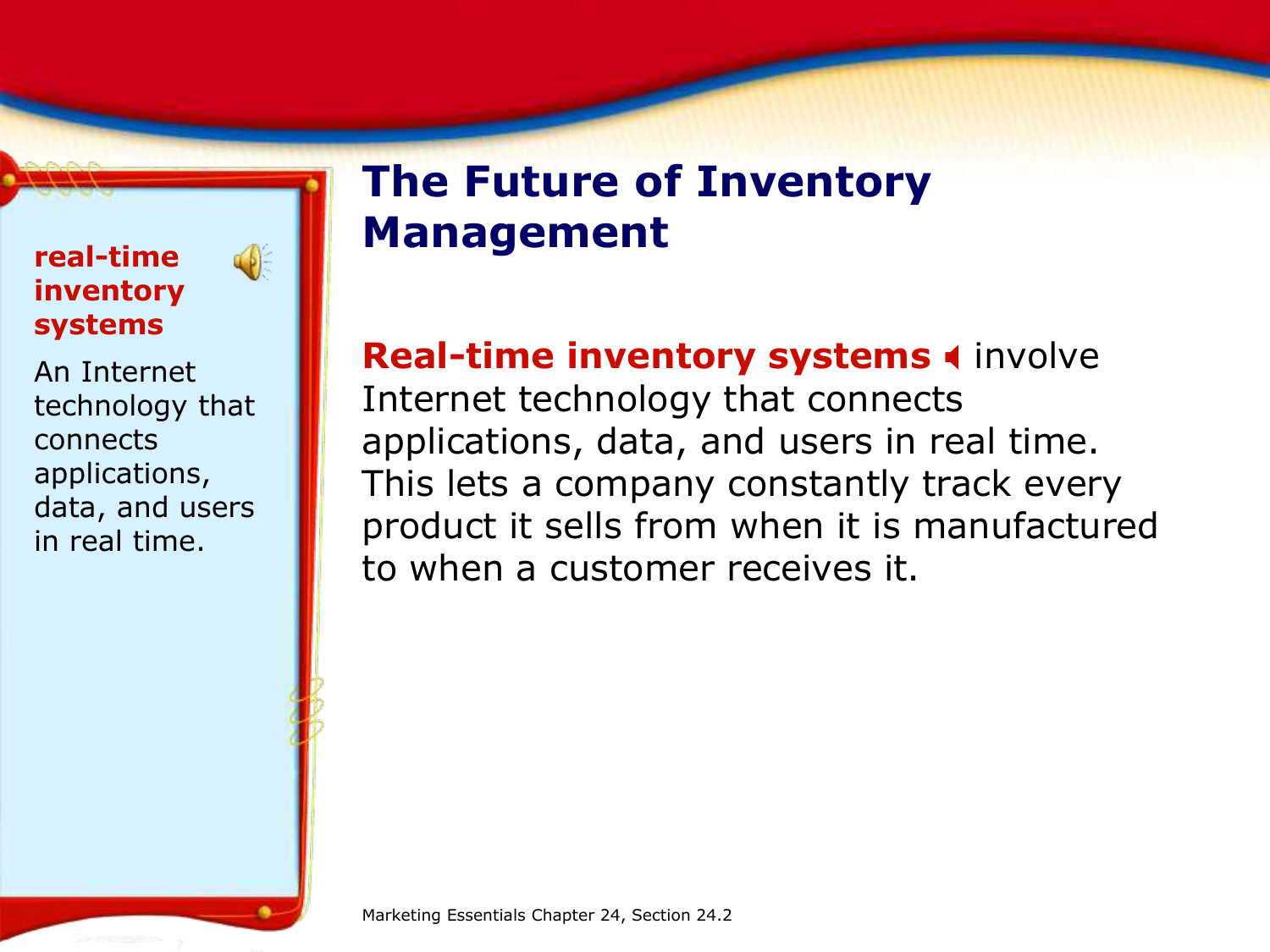### **SECTION 24.2 REVIEW**

VVVV

 $a \wedge a$  $JJJJ$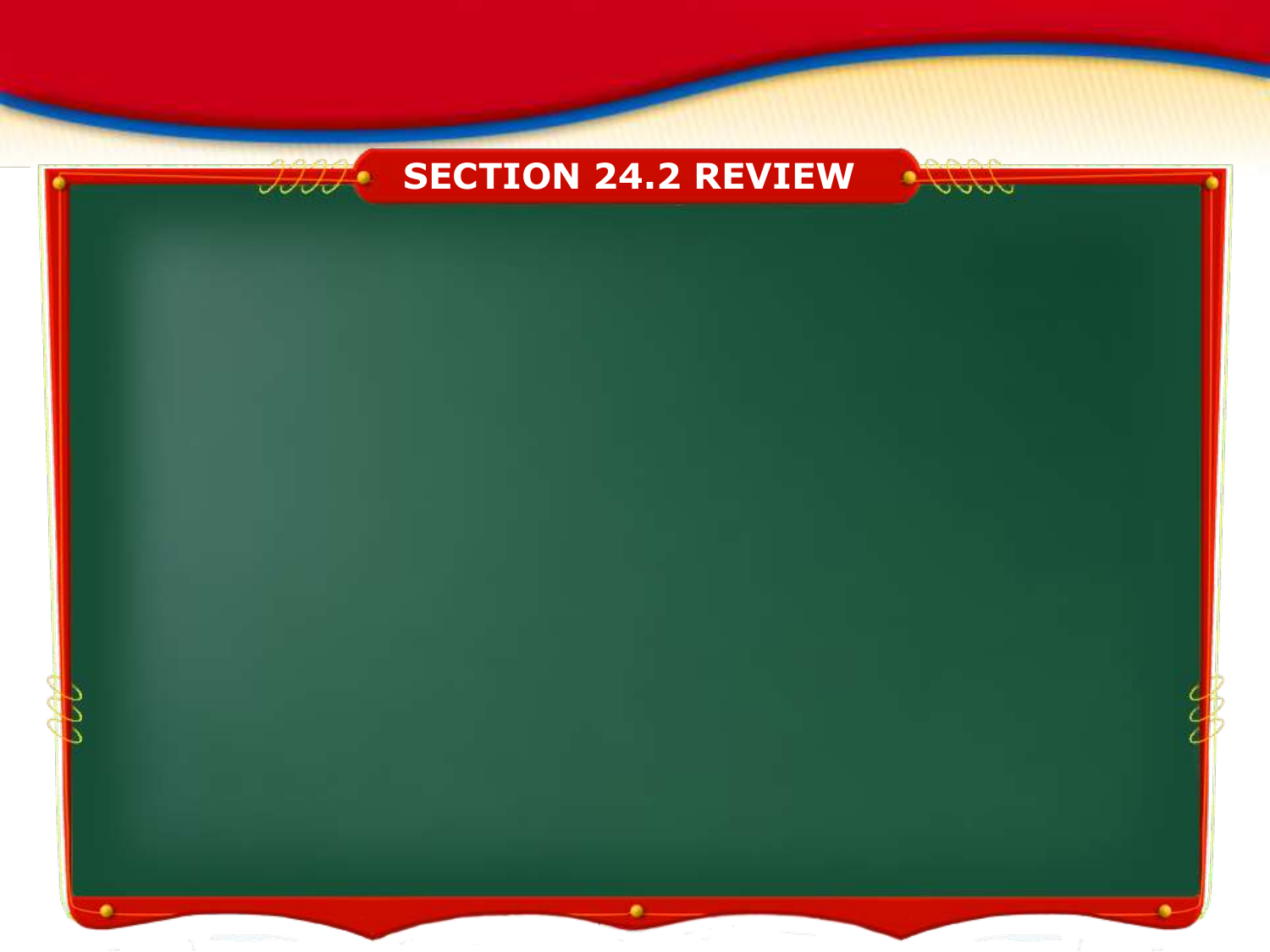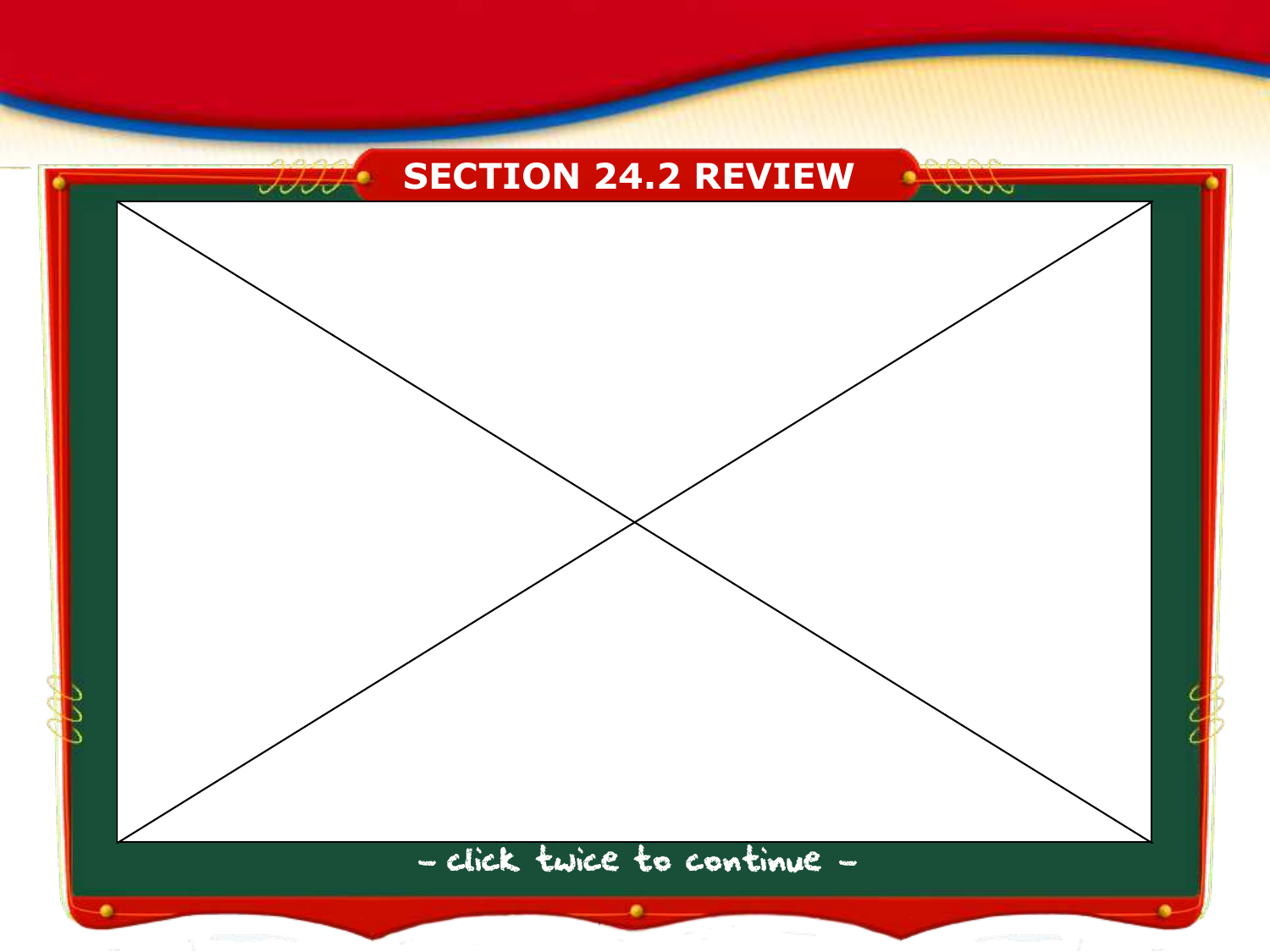# **FOCUS on KEY POINTS**

#### **Section 24.1**

• Successful stock management procedures help control costs and ensure the continuation of business operations. The steps in the stock handling process include receiving goods, checking them, marking the goods with information, and delivering them.

continued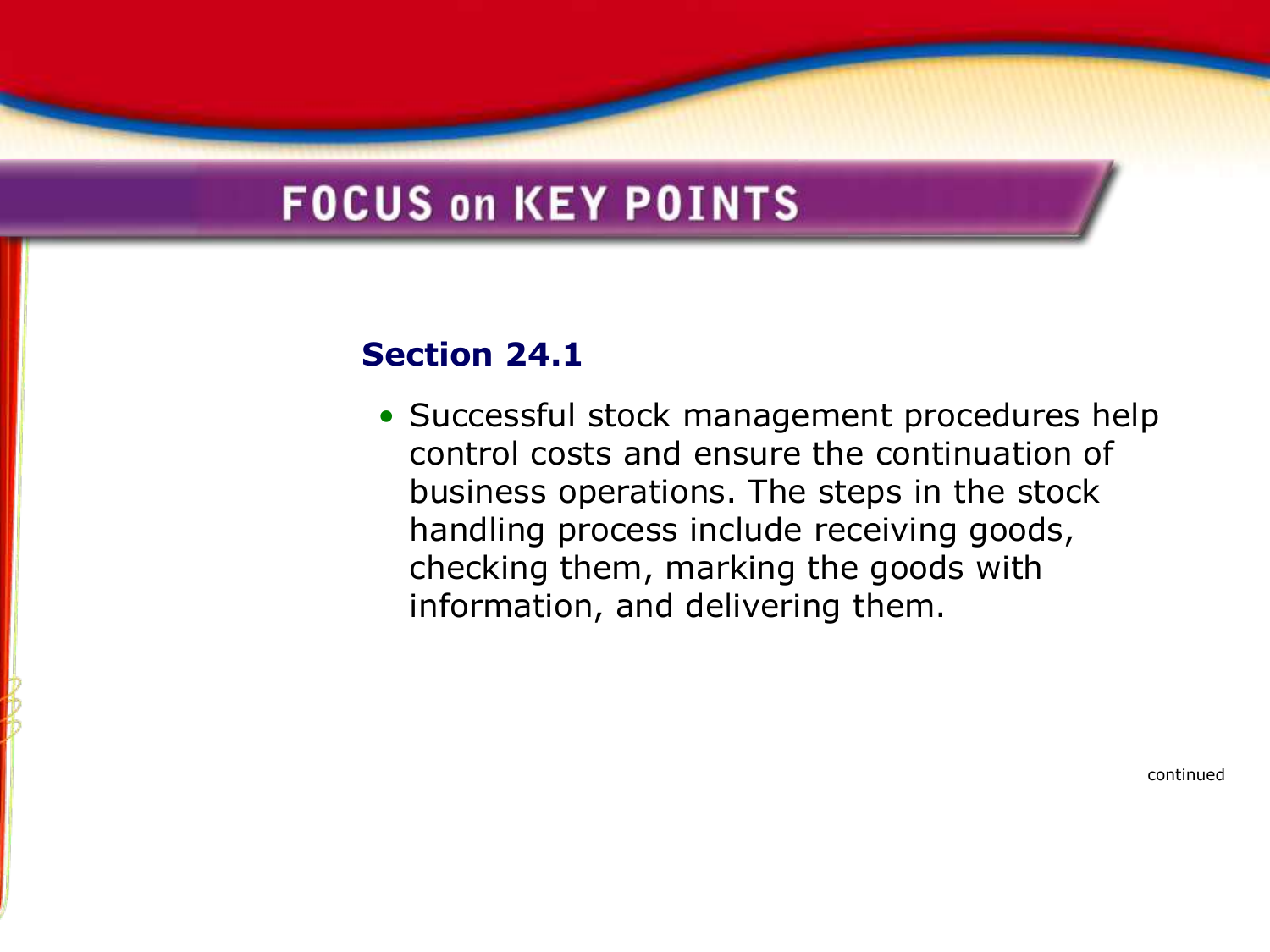# **FOCUS on KEY POINTS**

#### **Section 24.2**

• Inventory is one of the most costly parts of operations for many businesses. Inventory management is the process of buying and storing products for sale while controlling costs for ordering, shipping, handling, and storage.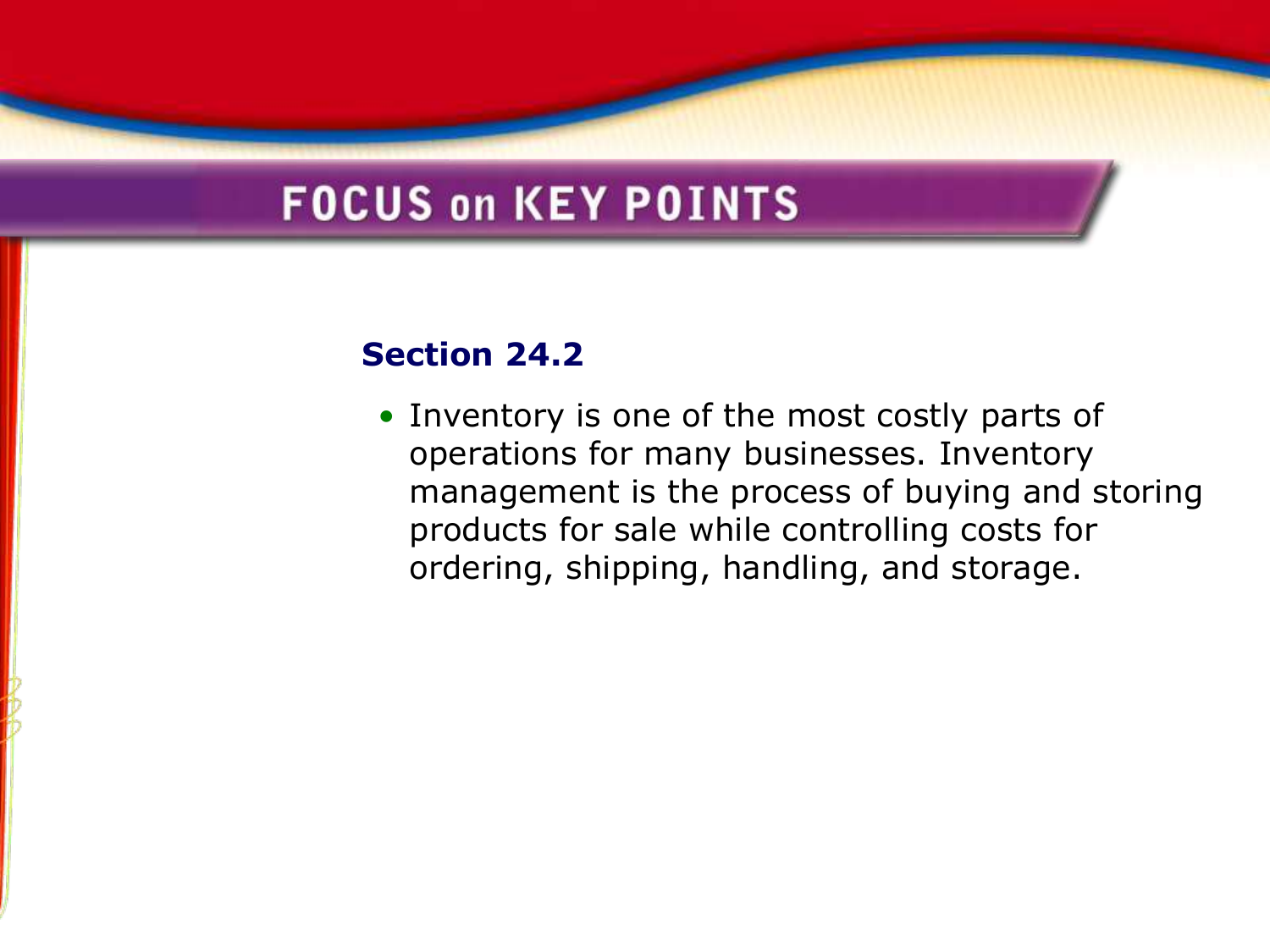

DECA performance indicators:

- Explain the receiving process.
- Explain the stock-handling techniques used in receiving deliveries.
- Resolve problems with incoming shipments.
- Follow up orders.
- Demonstrate orderly and systematic behavior.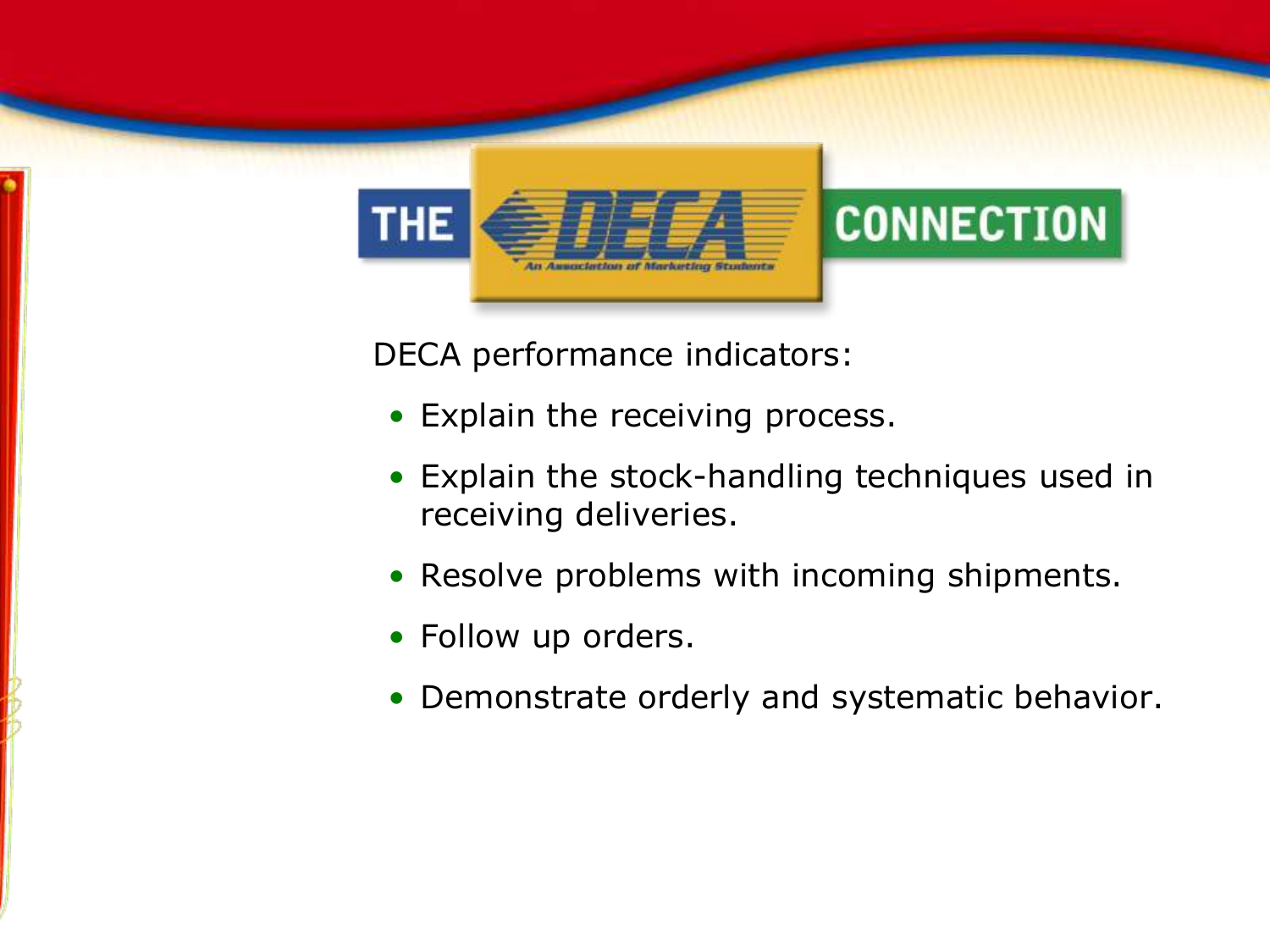### **CHAPTER 24 REVIEW**

**DOUD** 

 $\overline{a}$  $JJJJ$